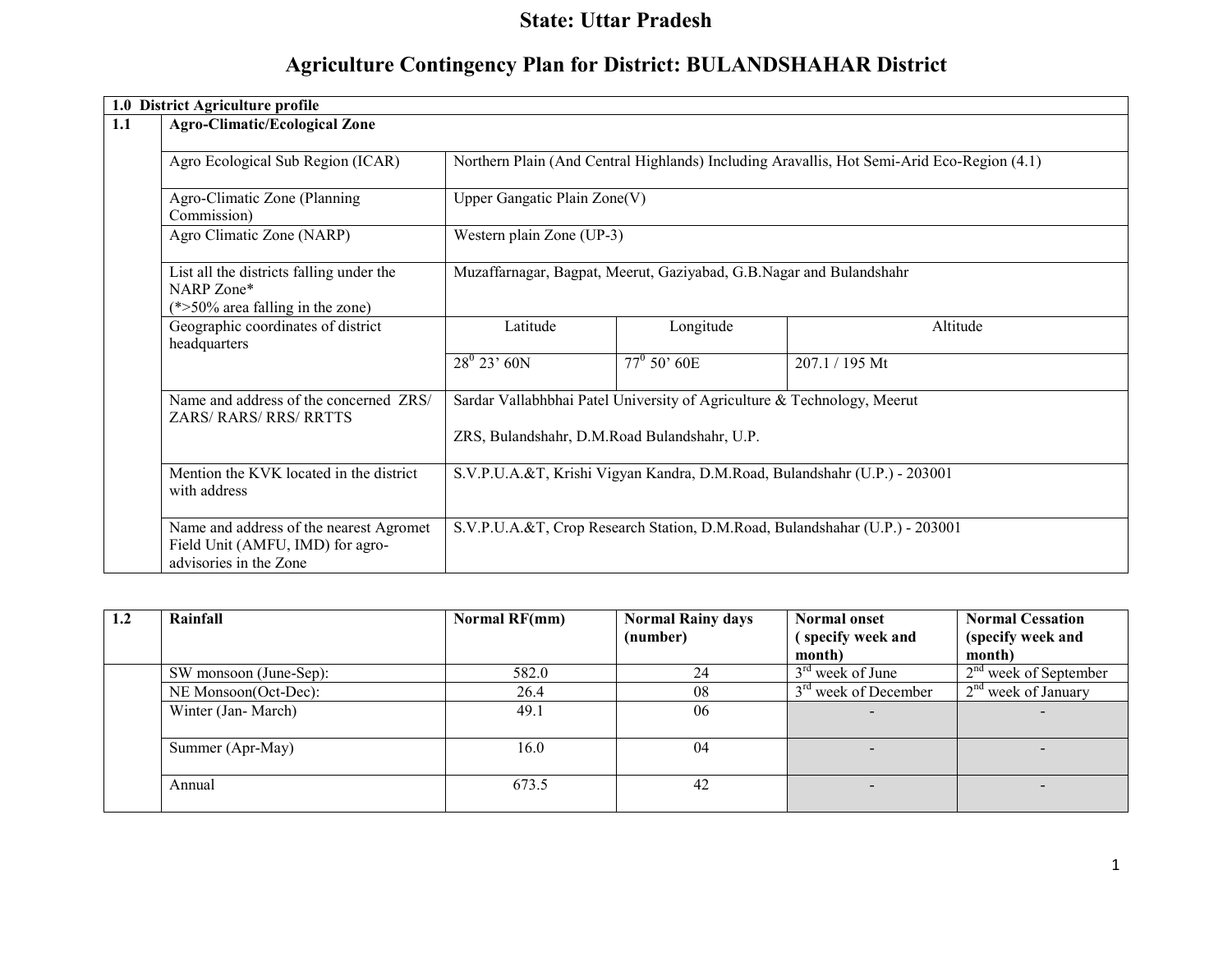| 1.3 | <b>Land</b> use  | Geographical | Cultivable | Forest | Land under   | Permanent | Cultivable | Land   | Barren and   | Current | Other   |
|-----|------------------|--------------|------------|--------|--------------|-----------|------------|--------|--------------|---------|---------|
|     | pattern of the   | area         | area       | area   | non-         | pastures  | wasteland  | under  | uncultivable | fallows | fallows |
|     | district (latest |              |            |        | agricultural |           |            | Misc.  | land         |         |         |
|     | statistics)      |              |            |        | use          |           |            | tree   |              |         |         |
|     |                  |              |            |        |              |           |            | crops  |              |         |         |
|     |                  |              |            |        |              |           |            | and    |              |         |         |
|     |                  |              |            |        |              |           |            | groves |              |         |         |
|     | Area $('000 ha)$ | 364.974      | 297.587    | 7.795  | 40.253       | 0.920     | 5.043      | 0.924  | 6.620        | 4.756   | 1.076   |
|     |                  |              |            |        |              |           |            |        |              |         |         |

| 1.4 | Major Soils (common names like red | Area $('000 ha)$ | Percent (%) of total |
|-----|------------------------------------|------------------|----------------------|
|     | sandy loam deep soils (etc.,)*     | Approx.          |                      |
|     | Loamy Sand                         | 232.3            | 78%                  |
|     | Sandy Loam                         | 50.58            | 17%                  |
|     | Sandy silt Loam                    | 14.88            | 5%                   |
|     | Others (specify):                  |                  |                      |

| 1.J | <b>Agricultural land use</b>        | Area $('000 ha)$ | Cropping intensity % |
|-----|-------------------------------------|------------------|----------------------|
|     | Net sown area                       | 297.587          | 171.46               |
|     | 212.666<br>Area sown more than once |                  |                      |
|     | Gross cropped area                  | 510.253          |                      |

| 1.6 | Irrigation                                                                    | Area ('000 ha)            |                          |                                                                          |  |  |  |  |  |
|-----|-------------------------------------------------------------------------------|---------------------------|--------------------------|--------------------------------------------------------------------------|--|--|--|--|--|
|     | Net irrigated area                                                            | 259.269                   |                          |                                                                          |  |  |  |  |  |
|     | Gross irrigated area                                                          | 510.253                   |                          |                                                                          |  |  |  |  |  |
|     | Rainfed area                                                                  | 38                        |                          |                                                                          |  |  |  |  |  |
|     | <b>Sources of Irrigation</b>                                                  | Number                    | Area ('000 ha)           | Percentage of total irrigated area                                       |  |  |  |  |  |
|     | Canals                                                                        | $\overline{\phantom{a}}$  | 150.102                  | 59%                                                                      |  |  |  |  |  |
|     | Tanks                                                                         |                           | $\overline{\phantom{a}}$ |                                                                          |  |  |  |  |  |
|     | Open wells                                                                    |                           | 17.514                   | $7\%$                                                                    |  |  |  |  |  |
|     | Bore wells                                                                    | 4543                      | $\overline{\phantom{a}}$ |                                                                          |  |  |  |  |  |
|     | Lift irrigation schemes                                                       | $\overline{\phantom{a}}$  | 0.003                    |                                                                          |  |  |  |  |  |
|     | Micro-irrigation                                                              | 584                       |                          |                                                                          |  |  |  |  |  |
|     | Other sources (please specify)                                                | 1576                      |                          |                                                                          |  |  |  |  |  |
|     | Total Irrigated Area                                                          |                           |                          |                                                                          |  |  |  |  |  |
|     | Pump sets                                                                     | 201149                    |                          |                                                                          |  |  |  |  |  |
|     | No. of Tractors                                                               |                           |                          |                                                                          |  |  |  |  |  |
|     | Groundwater availability and use* (Data<br>source: State/Central Ground water | No. of blocks/<br>Tehsils | $(\%)$ area              | Quality of water (specify the problem<br>such as high levels of arsenic, |  |  |  |  |  |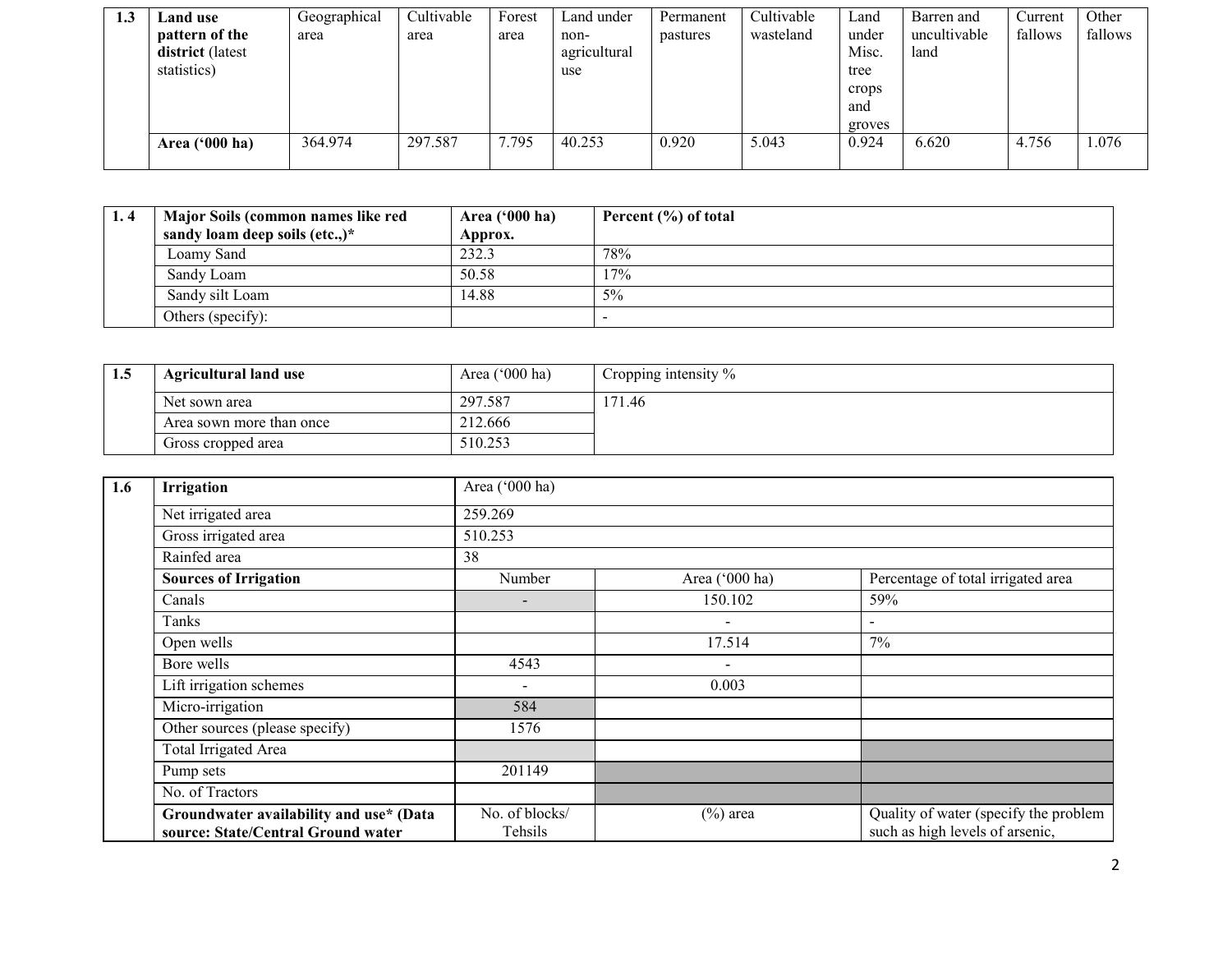| <b>Department /Board)</b>                                                                                   | Block-16 |     | fluoride, saline etc) |  |  |  |
|-------------------------------------------------------------------------------------------------------------|----------|-----|-----------------------|--|--|--|
| Over exploited                                                                                              |          | 55% | Not reported          |  |  |  |
| Critical                                                                                                    |          | 26% | do                    |  |  |  |
| Semi-critical                                                                                               |          | 11% | do                    |  |  |  |
| Safe                                                                                                        |          | 8%  | do                    |  |  |  |
| Wastewater availability and use                                                                             |          |     |                       |  |  |  |
| Ground water quality                                                                                        |          |     |                       |  |  |  |
| *over-exploited: groundwater utilization > 100%; critical: 90-100%; semi-critical: 70-90%; safe: $\leq$ 70% |          |     |                       |  |  |  |

### 1.7 Area under major field crops & horticulture (as per latest figures) (2008-09)

| $\overline{1.7}$ | <b>Major field crops</b><br>cultivated |                          | Area ('000 ha)           |                          |                          |                |                          |                |                |  |  |
|------------------|----------------------------------------|--------------------------|--------------------------|--------------------------|--------------------------|----------------|--------------------------|----------------|----------------|--|--|
|                  |                                        | <b>Kharif</b>            |                          | Rabi                     |                          |                |                          |                |                |  |  |
|                  |                                        | Irrigated                | Rainfed                  | <b>Total</b>             | <b>Irrigated</b>         | Rainfed        | <b>Total</b>             | <b>Summer</b>  | Grand<br>total |  |  |
|                  | Wheat                                  | $\blacksquare$           | $\overline{\phantom{0}}$ | $\blacksquare$           | 171.030                  | 25.555         | 196.585                  | $\blacksquare$ | 196.585        |  |  |
|                  | Rice                                   | 614.31                   | $\blacksquare$           | 614.31                   | $\overline{\phantom{a}}$ | $\sim$         | $\blacksquare$           | $\blacksquare$ | 614.31         |  |  |
|                  | Maize                                  | $\sim$                   | 36.108                   | 36.108                   | $\overline{\phantom{a}}$ | $\blacksquare$ | $\overline{\phantom{a}}$ | 12.606         | 48.794         |  |  |
|                  | Pulses                                 | $\blacksquare$           | 0.394                    | 0.394                    | 0.620                    | 0.931          | 1.551                    | 0.271          | 2.216          |  |  |
|                  | Sugarcane                              | $\overline{\phantom{a}}$ |                          | $\overline{\phantom{a}}$ | 56.891                   | $\blacksquare$ | 56.891                   | $\blacksquare$ | 56.891         |  |  |
|                  | Barley                                 | $\blacksquare$           | $\overline{\phantom{a}}$ | $\overline{\phantom{a}}$ | $\overline{\phantom{a}}$ | 7.335          | 7.335                    | $\blacksquare$ | 7.335          |  |  |
|                  | Mustard                                | $\overline{\phantom{a}}$ |                          | $\overline{\phantom{0}}$ | 2.792                    | 6.256          | 9.048                    | $\blacksquare$ | 9.048          |  |  |

| Horticulture crops - |              |                  |                          |
|----------------------|--------------|------------------|--------------------------|
| <b>Fruits</b>        | <b>Total</b> | <b>Irrigated</b> | Rainfed                  |
| Mango                | 14.494       | 782.676          | 797.17                   |
| Guava                | 1.580        | 1.580            | $\overline{\phantom{0}}$ |
| Bel                  | 0.526        | -                | 0.526                    |
|                      |              |                  |                          |
| Horticulture crops - | <b>Total</b> | <b>Irrigated</b> | Rainfed                  |
| <b>Vegetables</b>    |              |                  |                          |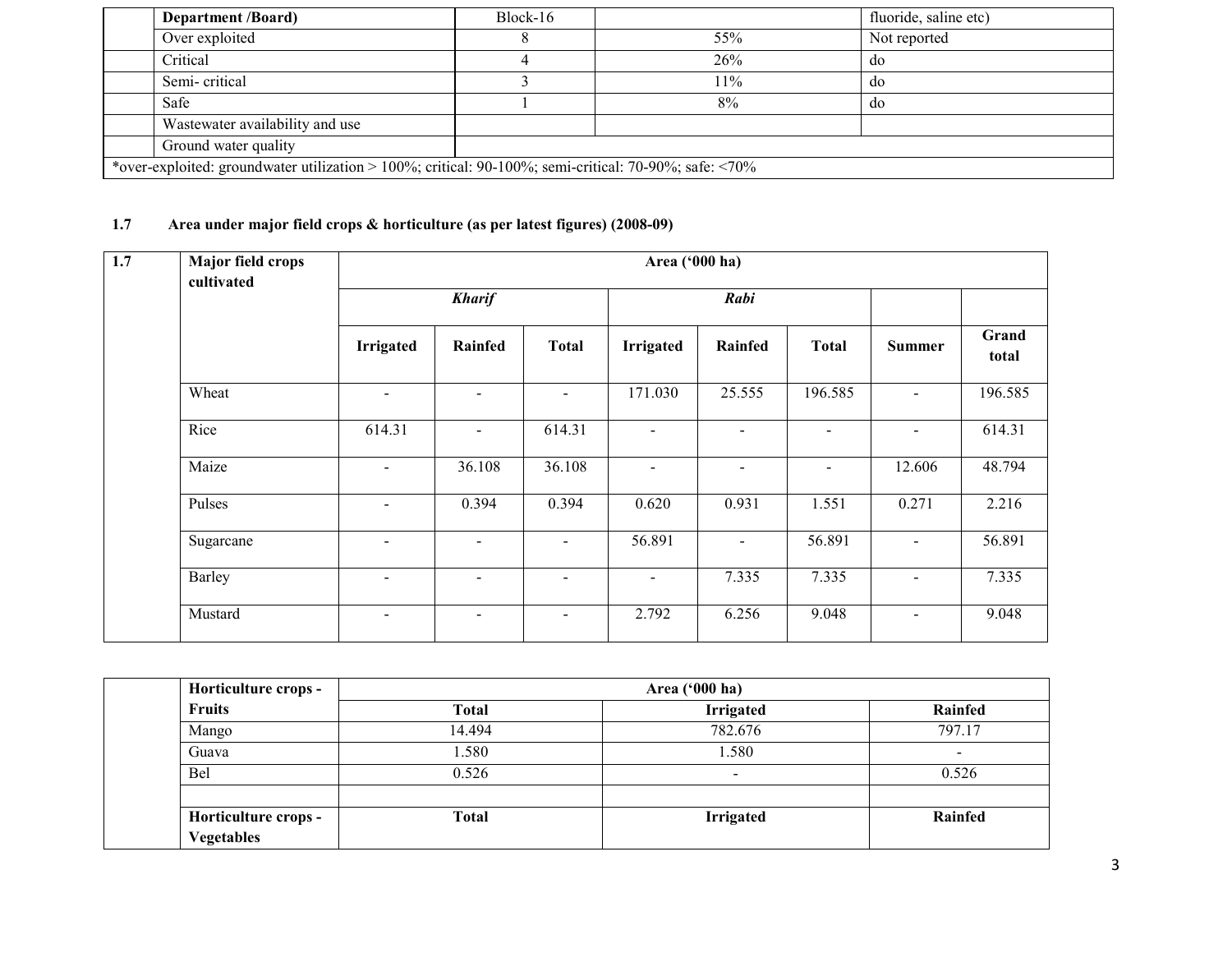| Potato                   | 12.120         | 12.120                   | $\blacksquare$           |
|--------------------------|----------------|--------------------------|--------------------------|
| Other vegetable          | 96.154         | 96.154                   |                          |
| <b>Medicinal and</b>     | <b>Total</b>   | <b>Irrigated</b>         | <b>Rainfed</b>           |
| Aromatic crops           |                |                          |                          |
| Flowers                  | 0.480          | 0.480                    | $\overline{\phantom{a}}$ |
| <b>Plantation crops</b>  | Total          | Irrigated                | Rainfed                  |
| Popular                  | 0.985          | 0.985                    | $\blacksquare$           |
| Eg., industrial          |                |                          |                          |
| pulpwood crops etc.      |                |                          |                          |
| <b>Fodder crops</b>      | <b>Total</b>   | <b>Irrigated</b>         | Rainfed                  |
| Sorghum                  | 22.671         | 12.200                   | 10.271                   |
| Pearl millet             | 2.163          | $\overline{\phantom{a}}$ | 2.163                    |
| Maize                    | 0.261          | 0.261                    | $\overline{\phantom{a}}$ |
| Berseem                  | 2.231          | 2.231                    | $\blacksquare$           |
| <b>Total fodder crop</b> | 27.326         | 14.692                   | 12.434                   |
| area                     |                |                          |                          |
| Grazing land             | 0.218          | $\overline{\phantom{a}}$ | 0.218                    |
| Sericulture etc          |                | $\blacksquare$           | $\blacksquare$           |
|                          | $\blacksquare$ |                          |                          |

| 1.8  | Livestock                                       | <b>Male ('000)</b>       | Female ('000)             | <b>Total ('000)</b> |
|------|-------------------------------------------------|--------------------------|---------------------------|---------------------|
|      | Non descriptive Cattle (local low yielding)     | 36.164                   | 175.474                   | 211.638             |
|      | Improved cattle                                 |                          |                           |                     |
|      | Crossbred cattle                                | 22.011                   | 76.566                    | 98.577              |
|      | Non descriptive Buffaloes (local low yielding)  | 136.620                  | 644.340                   | 780.961             |
|      | <b>Descript Buffaloes</b>                       | 58.551                   | 276.146                   | 334.697             |
|      | Goat                                            | 38.749                   | 97.641                    | 136.390             |
|      | Sheep                                           | 0.806                    | 1.431                     | 2.237               |
|      | Others (Camel, Pig, Yak etc.)                   | $\overline{\phantom{0}}$ | $\overline{\phantom{0}}$  | 1230.232            |
|      | Commercial dairy farms (Number)                 |                          |                           |                     |
| 1.9  | Poultry                                         | No. of farms             | Total No. of birds ('000) |                     |
|      | Commercial                                      | 03                       | 2.750                     |                     |
|      | Backyard                                        | 0.272                    | 41.494                    |                     |
| 1.10 | Fisheries (Data source: Chief Planning Officer) |                          |                           |                     |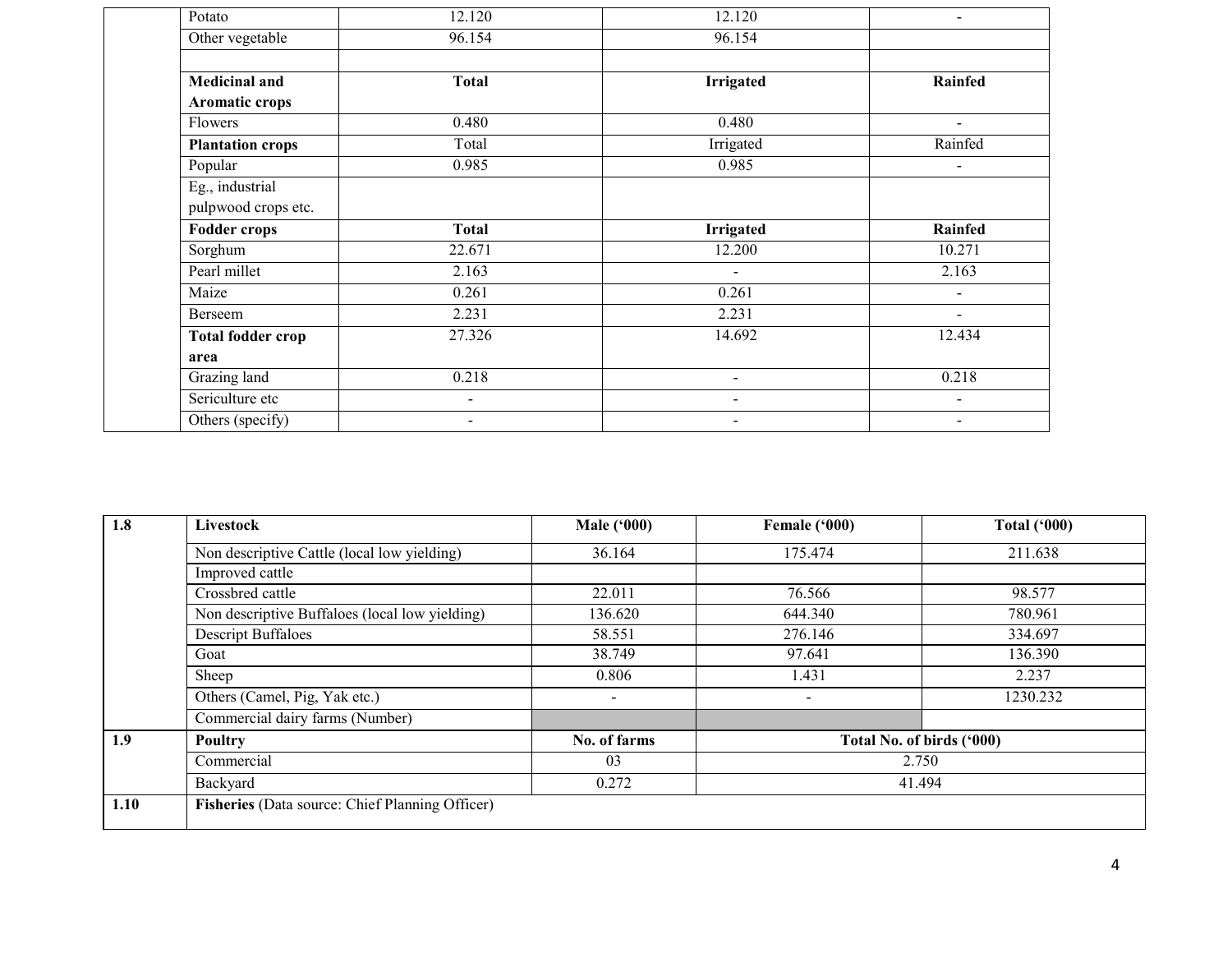|  | A. Capture                                                  |                        |                                          |                    |                                          |                                                        |                          |                                 |  |  |  |
|--|-------------------------------------------------------------|------------------------|------------------------------------------|--------------------|------------------------------------------|--------------------------------------------------------|--------------------------|---------------------------------|--|--|--|
|  | i) Marine (Data Source:<br><b>Fisheries Department)</b>     | No. of fishermen       |                                          | <b>Boats</b>       |                                          | <b>Nets</b>                                            |                          |                                 |  |  |  |
|  |                                                             |                        | Mechanized                               | Non-<br>mechanized | Mechanized<br>(Trawl nets,<br>Gill nets) | Non-mechanized<br>(Shore Seines, Stake &<br>trap nets) |                          | facilities (Ice<br>plants etc.) |  |  |  |
|  |                                                             | $\blacksquare$         |                                          |                    | $\blacksquare$                           | $\overline{\phantom{a}}$                               |                          |                                 |  |  |  |
|  | ii) Inland (Data Source:<br>Fisheries Department)           | No. Farmer owned ponds | <b>No. of Reservoirs</b><br>$01/10.0$ ha |                    | No. of village tanks                     |                                                        |                          |                                 |  |  |  |
|  |                                                             | $01/0.424$ ha          |                                          |                    |                                          | 1050/835.917ha                                         |                          |                                 |  |  |  |
|  | <b>B.</b> Culture                                           |                        |                                          |                    |                                          |                                                        |                          |                                 |  |  |  |
|  |                                                             |                        |                                          |                    | Water Spread Area (ha)                   | Yield (t/ha)                                           |                          | <b>Production ('000 tons)</b>   |  |  |  |
|  | i) Brackish water (Data Source: MPEDA/Fisheries Department) |                        |                                          | $\blacksquare$     | $\overline{\phantom{a}}$                 |                                                        | $\overline{\phantom{0}}$ |                                 |  |  |  |
|  | ii) Fresh water (Data Source: Fisheries Department)         |                        | NA                                       |                    | 0.27                                     |                                                        | 0.2151                   |                                 |  |  |  |
|  | <b>Others</b>                                               |                        |                                          |                    |                                          | $\blacksquare$                                         |                          |                                 |  |  |  |

#### 1.11 Production and Productivity of major crops (2008-09)

| 1.11 | Name of crop |                       | <b>Kharif</b>                                                     |                          | Rabi                    |                          | <b>Summer</b>           |                       | <b>Total</b>            | Crop                                           |
|------|--------------|-----------------------|-------------------------------------------------------------------|--------------------------|-------------------------|--------------------------|-------------------------|-----------------------|-------------------------|------------------------------------------------|
|      |              | Production<br>(000 t) | Productivity<br>(kg/ha)                                           | Production<br>(000 t)    | Productivity<br>(kg/ha) | Production<br>(000 t)    | Productivity<br>(kg/ha) | Production<br>(000 t) | Productivity<br>(kg/ha) | residue<br>as fodder<br>$000^{\circ}$<br>tons) |
|      |              |                       | Major Field crops (Crops to be identified based on total acreage) |                          |                         |                          |                         |                       |                         |                                                |
|      | Rice         | 138.220               | 2250                                                              | $\overline{\phantom{0}}$ |                         |                          |                         | 138.220               | 2250                    | 165.864                                        |
|      | Maize        | 627.528               | 1738                                                              |                          |                         | 301.022                  | 23.73                   | 928.55                | 1903                    | 334.278                                        |
|      | Pulses       | 0.926                 | 235                                                               | 6.545                    | 422                     | 2.282                    | 842                     | 9.753                 | 440                     | 426.00                                         |
|      | Wheat        |                       |                                                                   | 777.887                  | 395.7                   | $\overline{\phantom{0}}$ |                         | 777.887               | 3957                    | 871.233                                        |
|      | Sugarcane    |                       |                                                                   | 3233.684                 | 56840                   |                          |                         | 3233.684              | 56840                   | 517.39                                         |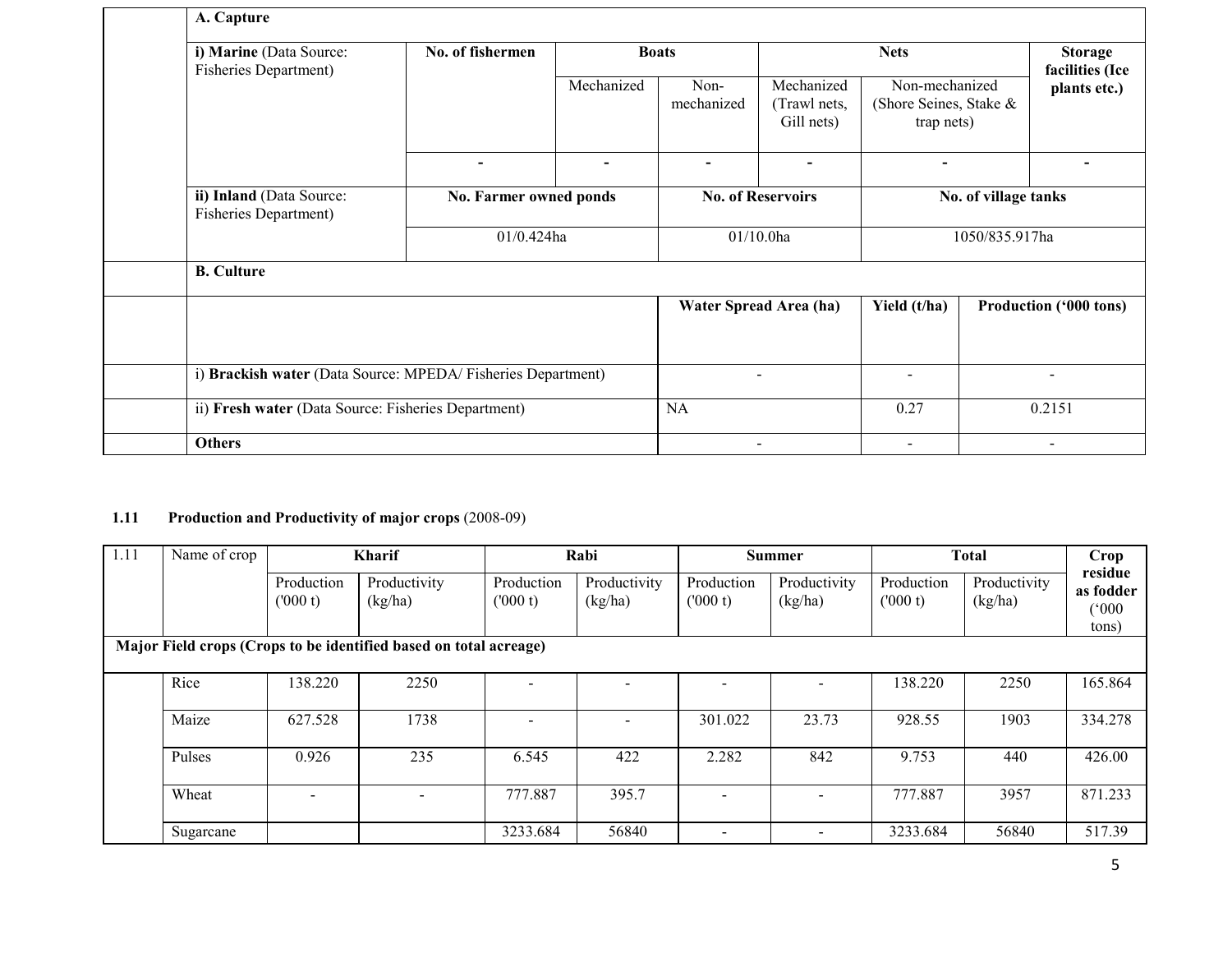| Mustard |                                                                           | 9.691  | 1071 |  | 9.691   | 1071  |        |
|---------|---------------------------------------------------------------------------|--------|------|--|---------|-------|--------|
| Barley  |                                                                           | 26.318 | 3588 |  | 26.318  | 3588  | 34.213 |
|         |                                                                           |        |      |  |         |       |        |
|         | Major Horticultural crops (Crops to be identified based on total acreage) |        |      |  |         |       |        |
| Mango   |                                                                           |        |      |  | 226.106 | 15600 |        |
| Guava   |                                                                           |        |      |  | 19.671  | 12450 |        |
| Bel     |                                                                           |        |      |  | 0.398   | 756   |        |

| 1.12 | Sowing window for 5<br>major field crops<br>(start and end of normal)<br>sowing period) | Rice      | Wheat   | Sugarcane | Pulses   | Potato  |
|------|-----------------------------------------------------------------------------------------|-----------|---------|-----------|----------|---------|
|      | Kharif-Rainfed                                                                          |           |         |           | July-Aug |         |
|      | Kharif-Irrigated                                                                        | June-July |         | March-May | May-June |         |
|      | Rabi-Rainfed                                                                            |           |         |           | Oct-Nov  | Oct-Nov |
|      | Rabi-Irrigated                                                                          |           | Nov-Dec | Oct-Nov   | Nov-Dec  |         |

| 1.13 | What is the major contingency the district is prone to? (Tick mark)                          | Regular     | Occasional  | <b>None</b> |
|------|----------------------------------------------------------------------------------------------|-------------|-------------|-------------|
|      | Drought                                                                                      | X           |             | X           |
|      | Flood                                                                                        | $\mathbf X$ | X           |             |
|      | Cyclone                                                                                      | X           | $\mathbf X$ |             |
|      | Hail storm                                                                                   | $\mathbf X$ |             | X           |
|      | Heat wave                                                                                    | $\mathbf X$ |             | X           |
|      | Cold wave                                                                                    | X           |             | X           |
|      | Frost                                                                                        | $\mathbf X$ |             | X           |
|      | Sea water intrusion                                                                          | X           |             | $\sim$      |
|      | Pests and disease outbreak (specify) Sheath Blight, Grass hopper, Pyrilla, Neck blast<br>etc | X           |             | $\mathbf X$ |
|      | Others (specify) Fog                                                                         |             |             | $\mathbf X$ |

| . | maps of<br>Include<br><b>Digital</b> | t within<br>state<br>Annexure<br>as<br>map<br>Location<br>. distr<br>$\overline{\phantom{a}}$ | Enclosed:<br>$V \alpha$<br>. |
|---|--------------------------------------|-----------------------------------------------------------------------------------------------|------------------------------|
|   | the<br>district for                  |                                                                                               |                              |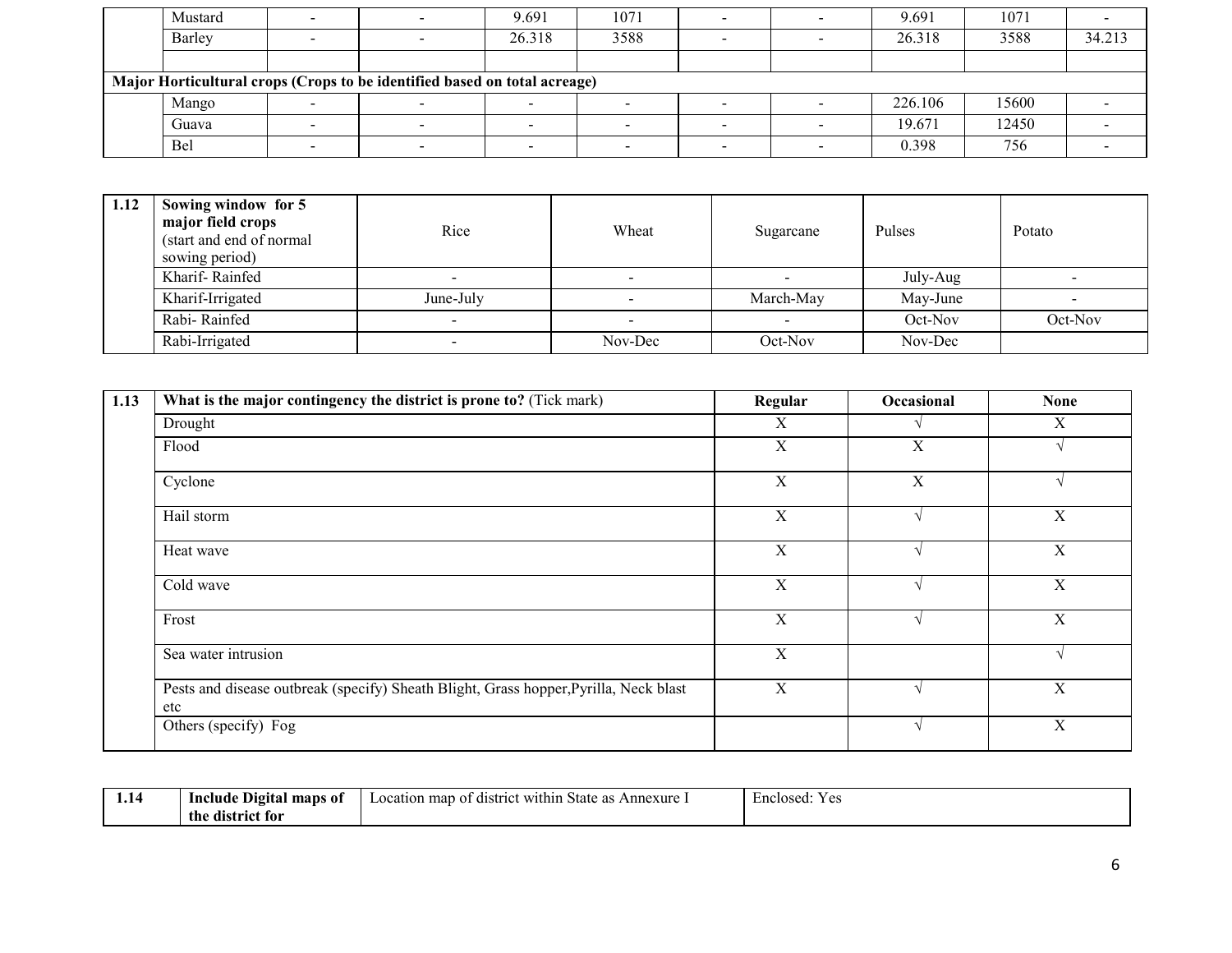|  | 0.11<br>$\degree$ Annexure $\angle$<br>Mean annual rainfall<br>as | Enclosed:<br>NC                                    |
|--|-------------------------------------------------------------------|----------------------------------------------------|
|  | S011<br>Annexure 3<br>map<br>as                                   | $\mathbf{r}$<br>$V_{\alpha}$<br>Enclosed:<br>1. VO |

#### Annexure I

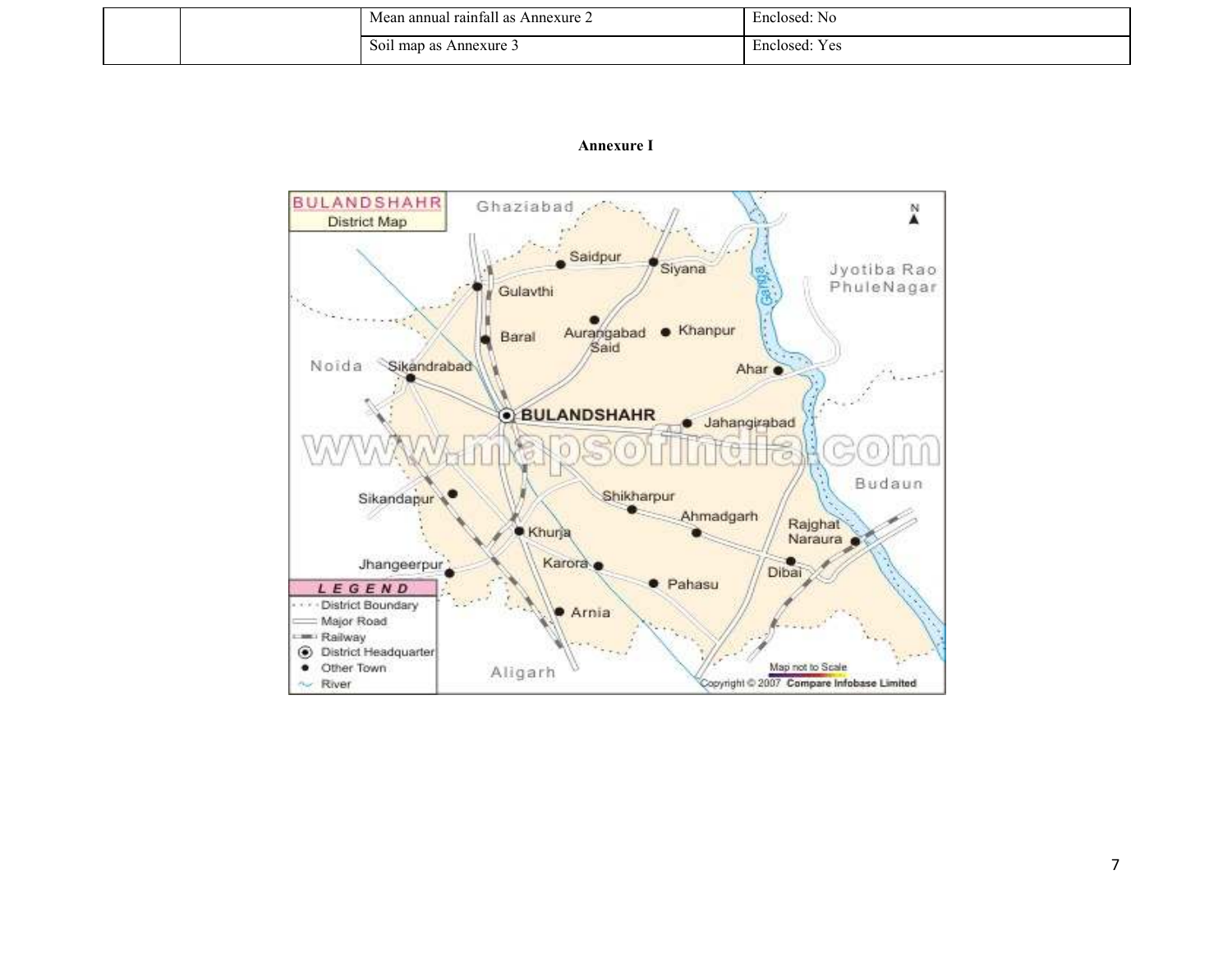### Annexure III



| Legend       | <b>Description</b>                                                           |
|--------------|------------------------------------------------------------------------------|
| 1&9          | Deep, loamy soils                                                            |
| $\mathbf{2}$ | Deep, loamy soils and silty soils                                            |
| 3            | Deep, fine soils (moderately saline and<br>sodic) and loamy soils            |
| 4            | Deep, silty soils and loamy soils<br>(slightly saline and slightly sodic     |
| 5            | Deep, loamy soils (moderate saline and<br>sodic)                             |
| 6            | Deep, loamy soils and loamy soils<br>(moderate salinity and sodicity).       |
| 7            | Deep, loamy soils (slightly saline and<br>moderately sodici) and silty soils |
| 8            | Deep, silty soils and fine soils                                             |
| 10           | Deep, sandy soils (moderate flooding)<br>and loamy soils (slight flooding)   |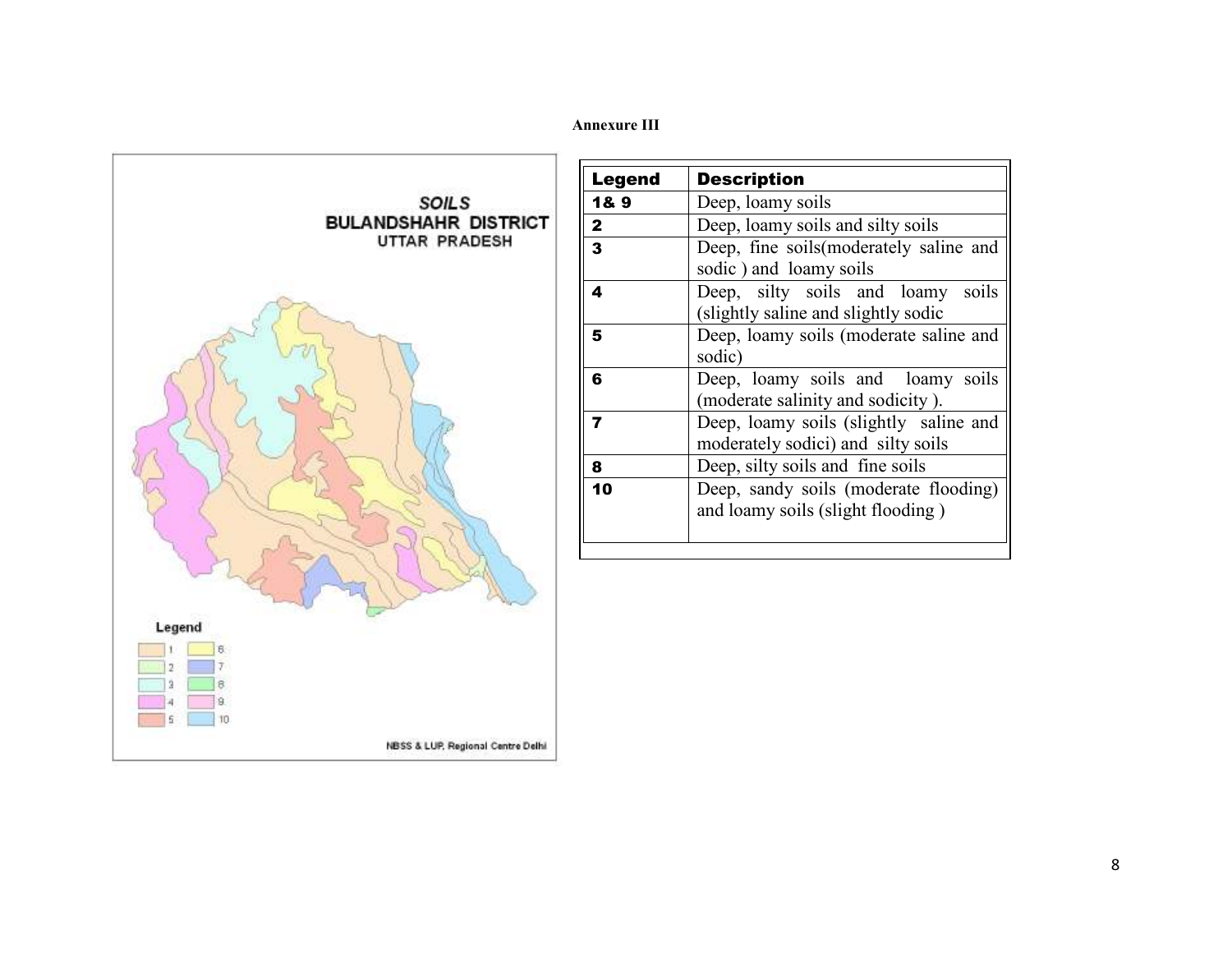## 2.0 Strategies for weather related contingencies

#### 2.1 Drought

#### 2.1.1 Rainfed situation

| <b>Condition</b>                                             |                                                    |                                                  |                                                                                                                                                                                                                                                                       | <b>Suggested Contingency measures</b>                                                                                                |                                                                                                                                                            |
|--------------------------------------------------------------|----------------------------------------------------|--------------------------------------------------|-----------------------------------------------------------------------------------------------------------------------------------------------------------------------------------------------------------------------------------------------------------------------|--------------------------------------------------------------------------------------------------------------------------------------|------------------------------------------------------------------------------------------------------------------------------------------------------------|
| <b>Early season</b><br>drought<br>(delayed onset)            | <b>Major Farming</b><br>situation                  | Normal Crop / Cropping system <sup>b</sup>       | Change in crop / cropping<br>system<br>including variety                                                                                                                                                                                                              | Agronomic<br>measures                                                                                                                | <b>Remarks</b> on<br>Implementatio<br>n                                                                                                                    |
| Delay by 2<br>weeks<br>1 <sup>st</sup> week of July          | Deep soil,<br>yellow colored<br>alluvial loam soil | Maize/<br>Sorghum/<br>Pearl millet/<br>Pigeonpea | Maize: Kanchan, Navin<br>Navjyoti, Azad<br>utam, Surya, Meerut<br>pili, Ganga 2,11 Samrat etc<br>Sorghum: CSH 14, 16, CSB<br>13, 15, SPB 1338 etc<br>Pearl millet: Raj-171, WCC-<br>75, Pusa 23, 322 ICMH-451<br>Pigeonpea: UPAS 120, ICPL<br>151, Pusa 33,           | • Conservation<br>furrow<br>$\bullet$ Inter-<br>cultivation<br>• Sowing with<br>multi seed drill<br>• Wider spacing<br>for pigeonpea | • Seed-drill<br>under RKVY<br>$\bullet$ Supply of<br>seed through<br>govt. agencies<br>ie.<br>NFSM,RKVY<br>$\bullet$ Re-scheduling<br>of canal<br>calendar |
| Delay by 4<br>weeks (Specify<br>month)<br>$3rd$ week of July | Deep soil,<br>yellow colored<br>alluvial loam soil | Maize/<br>Pearl millet/<br>Sesamum/<br>Blackgram | Maize: Kanchan, Navin<br>Navjyoti, Azad<br>utam, Surya, Meerut<br>pili, Ganga 2,11 Samrat etc<br>Pearl millet:Raj-171, WCC-<br>75, Pusa 23, 322 ICMH-451<br>Sesame: Pergati, Shekar, TA-<br>78, TA-12<br>Blackgram: Narender<br>Blackgram-1, Pant U-30, 19,<br>35 etc | • Conservation<br>furrow<br>$\bullet$ Inter-<br>cultivation<br>• Sowing with<br>multi seed drill                                     | Seed-drill under<br><b>RKVY</b><br>Supply of seed<br>through govt.<br>agencies ie.<br><b>NFSM</b>                                                          |
| Delay by 6<br>weeks<br>$1st$ week of<br>August               | Deep soil,<br>yellow colored<br>alluvial loam soil | Blackgram/Greengram /<br>Toria/<br>Pearl millet  | Blackgram: Narender<br>Blackgram-1, Pant U-30, 19,<br>35<br>Greengram: Pantmoong -2, 3,<br>Narender mung -1, 4, SML-<br>668, PDM-11                                                                                                                                   | • Sowing with<br>multi seed<br>drill                                                                                                 | Re-scheduling of<br>canal calendar                                                                                                                         |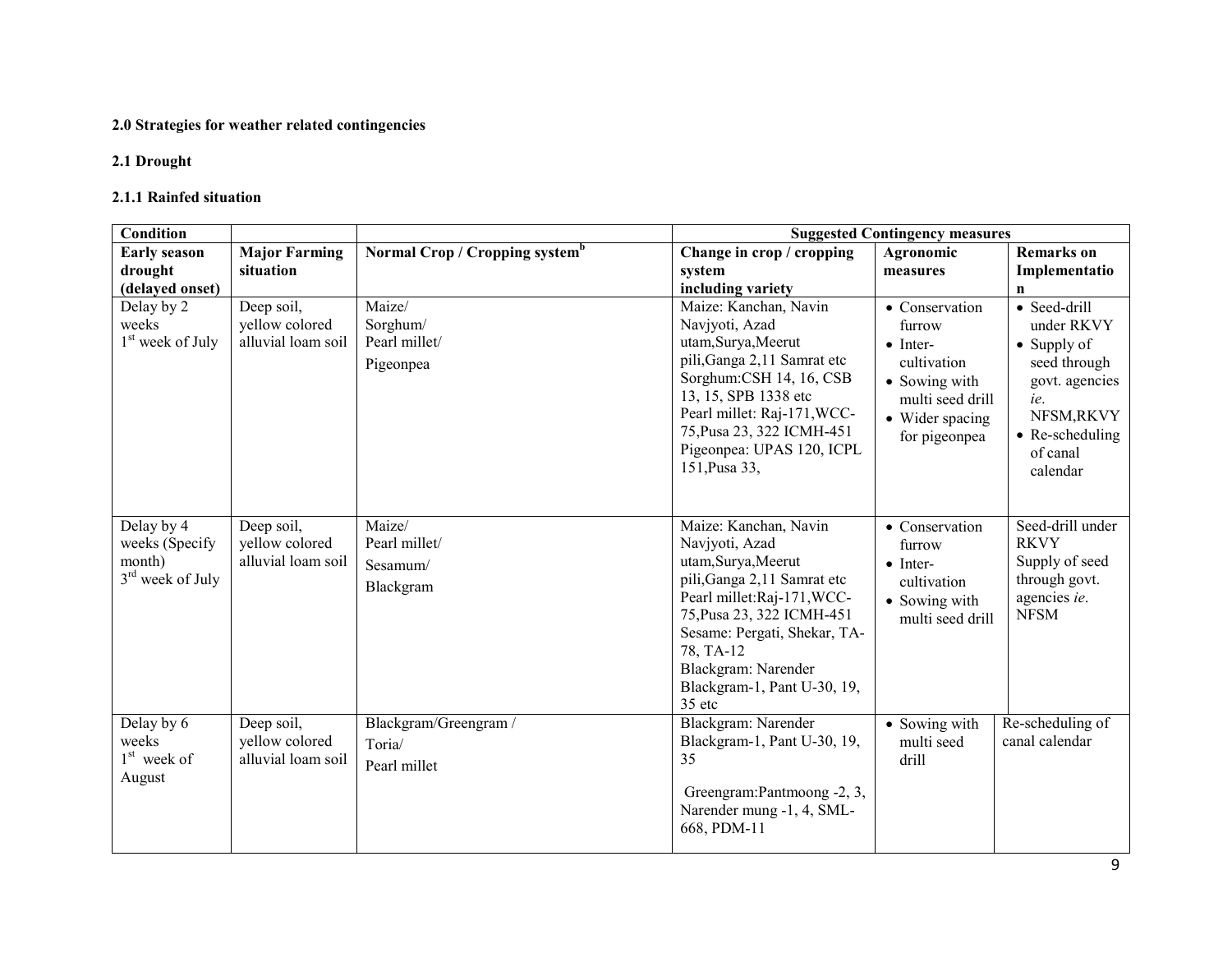|  | Pearl millet:Raj-171, WCC-<br>75, Pusa 23, 322 ICMH-451 |  |
|--|---------------------------------------------------------|--|
|  |                                                         |  |

| Condition                                      |                                                    |       |                                           | <b>Suggested Contingency measures</b>                                                |                                                                                                     |
|------------------------------------------------|----------------------------------------------------|-------|-------------------------------------------|--------------------------------------------------------------------------------------|-----------------------------------------------------------------------------------------------------|
| <b>Early season</b>                            | <b>Major Farming</b>                               |       | Change in crop/cropping                   | Agronomic                                                                            | <b>Remarks</b> on                                                                                   |
| drought                                        | situation                                          |       | system                                    | measures                                                                             | Implementatio                                                                                       |
|                                                |                                                    |       |                                           |                                                                                      | n                                                                                                   |
| Delay by 8<br>weeks<br>$3rd$ week of<br>August | Deep soil,<br>yellow colored<br>alluvial loam soil | Toria | Toria: P.T.-30, 507, 303,<br>Bhawani, T-9 | • Conservation<br>furrow<br>• Inter-cultivation<br>• Sowing with<br>multi seed drill | $\bullet$ Seed-drill<br>under RKVY<br>Supply of<br>seed<br>through<br>govt.<br>agencies ie.<br>NFSM |

| Condition                                                                                                                    |                                            |                                                                                                                                                                                                                                                      |                                                                                                                                                          | <b>Suggested Contingency measures</b>                                              |                                                                                                                                                                                                        |
|------------------------------------------------------------------------------------------------------------------------------|--------------------------------------------|------------------------------------------------------------------------------------------------------------------------------------------------------------------------------------------------------------------------------------------------------|----------------------------------------------------------------------------------------------------------------------------------------------------------|------------------------------------------------------------------------------------|--------------------------------------------------------------------------------------------------------------------------------------------------------------------------------------------------------|
| Early season<br>drought<br>(Normal)<br>onset)                                                                                | Major<br>Farming<br>situation <sup>a</sup> | <b>Normal Crop / Cropping system</b>                                                                                                                                                                                                                 | Crop management                                                                                                                                          | Soil nutrient &<br>moisture<br>conservation<br>measures                            | <b>Remarks</b> on<br>Implementatio<br>n                                                                                                                                                                |
| Normal onset<br>followed by<br>15-20 days dry<br>spell after<br>sowing leading<br>to poor<br>germination/<br>crop stand etc. | <b>Irrigated</b><br>upland                 | Rice: PS 4, 5, PB 1, PRH 10/Sugarcane: 64,<br>88230, 92254, 95255, COS 767, 8432,<br>97284/Maize: Kanchan, Sweta, Navin, Surya,<br>Azad uttam, Navjyoti, Jaunpuri, Meerut<br>pili/Greengram: Pant mung $2,4 \&$<br>Local/Blackgram: T 9, PU 19,30,35 | 1. Thinning, weeding and<br>gap filling in existing crop. $\bullet$<br>2. Re sowing<br>3. Selection/nursery<br>sowing of short duration<br>rice cultivar | Inter cultivation<br>Conservation<br>furrow<br>Thinning and<br>weeding<br>Mulching | $\bullet$ Supply of<br>inter cultural<br>implements<br>through<br><b>RKVY</b><br>• Farm ponds<br>through<br><b>IWSM</b><br>programme<br>$\bullet$ Pulse crop<br>seeds supply<br>through<br><b>NFSM</b> |
|                                                                                                                              | Irrigated<br>lowland                       | Rice: PS 2,3, PB 1, Sarju 52, Pant 4, Narendra<br>359, Saket 4/Sorghum (Fodder): Kanpuri, UP<br>Chari 1,2/Sugarcane: 64, 88230, 92254, 95255,<br>COS 767, 8432, 97284                                                                                |                                                                                                                                                          |                                                                                    |                                                                                                                                                                                                        |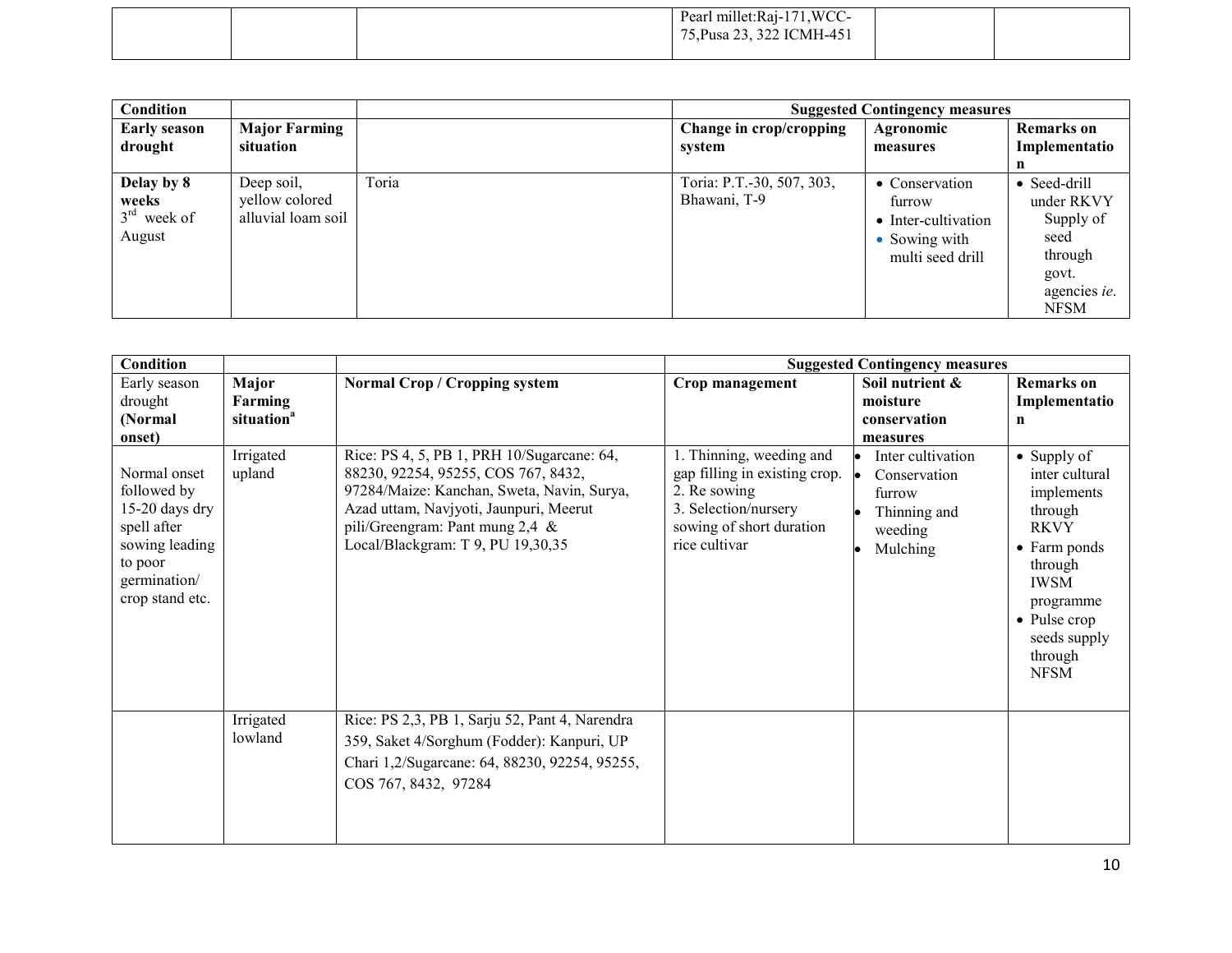| Un irrigated<br>upland  | Maize/Sorghum/ Pigeonpea( UPAS 120, ICPL<br>151)                |  |
|-------------------------|-----------------------------------------------------------------|--|
| Un irrigated<br>lowland | Pigeonpea: UPAS 120, ICPL 151/Pearl millet:<br>Local Merut pili |  |

| <b>Condition</b>                                                                                       |                                             |                                                                                                                                                                                                                                                                                                                                                                                                                               |                                                                                                                                              | <b>Suggested Contingency measures</b>                                                      |                                                                                                                                                                              |
|--------------------------------------------------------------------------------------------------------|---------------------------------------------|-------------------------------------------------------------------------------------------------------------------------------------------------------------------------------------------------------------------------------------------------------------------------------------------------------------------------------------------------------------------------------------------------------------------------------|----------------------------------------------------------------------------------------------------------------------------------------------|--------------------------------------------------------------------------------------------|------------------------------------------------------------------------------------------------------------------------------------------------------------------------------|
| Mid season<br>drought (long<br>dry spell,<br>consecutive 2<br>weeks rainless<br>$(>2.5$ mm)<br>period) | Major<br>Farming<br>situation               | <b>Normal Crop/cropping system</b>                                                                                                                                                                                                                                                                                                                                                                                            | Crop management                                                                                                                              | Soil nutrient &<br>moisture<br>conservation<br>measures                                    | <b>Remarks</b> on<br>Implementatio<br>n                                                                                                                                      |
| At vegetative<br>stage                                                                                 | Irrigated<br>upland<br>Irrigated<br>lowland | Rice: PS 4, 5, PB 1, PRH 10/Sugarcane: 64,<br>88230, 92254, 95255, COS 767, 8432,<br>97284/Maize: Kanchan, Sweta, Navin, Surya,<br>Azad uttam, Navjyoti, Jaunpuri, Meerut<br>pili/Greengram: Pant mung $2,4 \&$<br>Local/Blackgram: T 9, PU 19,30,35<br>Rice: PS 2,3, PB 1, Sarju 52, Pant 4, Narendra<br>359, Saket 4/Sorghum (Fodder): Kanpuri, UP<br>Chari 1,2/Sugarcane: 64, 88230, 92254, 95255,<br>COS 767, 8432, 97284 | 1. Thinning, weeding and<br>gap filling in existing crop.<br>2. Re sowing<br>3. Postponement of top<br>dressing<br>4. Life saving irrigation | • Inter cultivation<br>• Conservation<br>furrow<br>• Thinning and<br>weeding<br>• Mulching | • Supply of<br>inter cultural<br>implements<br>through<br><b>RKVY</b><br>$\bullet$ Farm ponds<br>through<br><b>IWSM</b><br>programme<br>$\bullet$ Pulse crop<br>seeds supply |
|                                                                                                        | Un irrigated<br>upland                      | Maize/Sorghum /Pigeonpea: UPAS 120, ICPL<br>151                                                                                                                                                                                                                                                                                                                                                                               |                                                                                                                                              |                                                                                            | through<br><b>NFSM</b><br>$\bullet$ Micro/drip/spr                                                                                                                           |
|                                                                                                        | Un irrigated<br>lowland                     | Pigeonpea: UPAS 120, ICPL 151/Pearl millet:<br>Local Meerut pili                                                                                                                                                                                                                                                                                                                                                              |                                                                                                                                              |                                                                                            | inkler<br>irrigation<br>under govt.<br>schemes                                                                                                                               |

| Condition     |                        |                                          | <b>Suggested Contingency measures</b> |                 |                |
|---------------|------------------------|------------------------------------------|---------------------------------------|-----------------|----------------|
| Mid season    | <b>Maior</b>           | Normal Crop/cropping system <sup>"</sup> | Crop management                       | Soil nutrient & | Remarks on     |
| drought (long | Farming                |                                          |                                       | moisture        | Implementation |
| dry spell)    | situation <sup>a</sup> |                                          |                                       | conservation    |                |
|               |                        |                                          |                                       | measures        |                |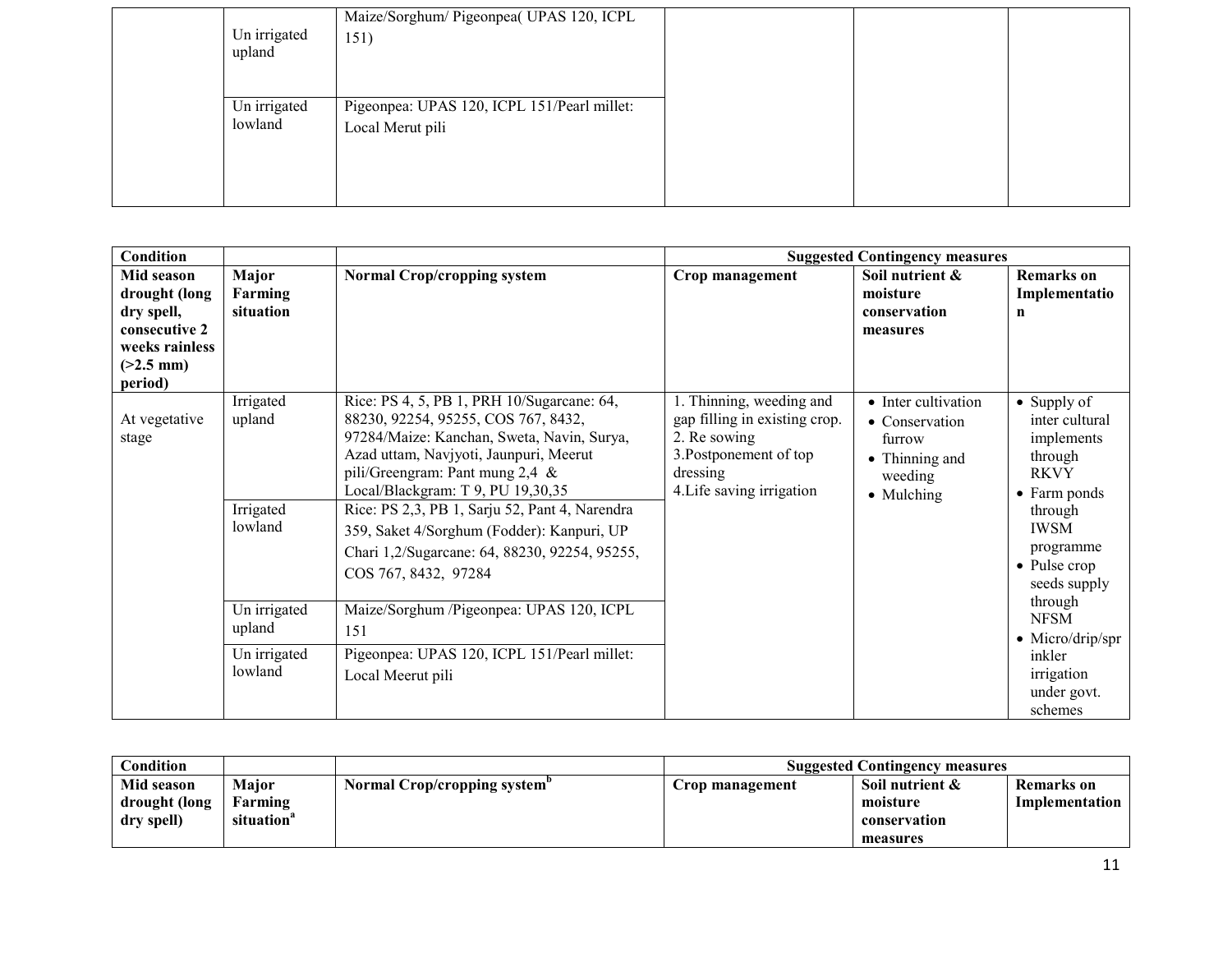| At flowering/<br>fruiting stage | Irrigated<br>upland     | Rice: PS 4, 5, PB 1, PRH 10/Sugarcane: 64,<br>88230, 92254, 95255, COS 767, 8432,<br>97284/Maize: Kanchan, Sweta, Navin, Surya,<br>Azad uttam, Navjyoti, Jaunpuri, Meerut<br>pili/Greengram: Pant mung $2,4 \&$<br>Local/Blackgram: T 9, PU 19,30,35 | 1. Thinning, weeding and<br>gap filling in existing crop.<br>2. Life saving irrigation<br>3. Weeding and weed<br>mulching | • Conservation<br>furrow<br>$\bullet$ Thinning and<br>weeding<br>• Mulching<br>• Urea spray or KCL<br>spray | $\bullet$ Farm ponds<br>through<br>IWSM<br>programme |
|---------------------------------|-------------------------|------------------------------------------------------------------------------------------------------------------------------------------------------------------------------------------------------------------------------------------------------|---------------------------------------------------------------------------------------------------------------------------|-------------------------------------------------------------------------------------------------------------|------------------------------------------------------|
|                                 | Irrigated<br>lowland    | Rice: PS 2,3, PB 1, Sarju 52, Pant 4, Narendra<br>359, Saket 4/Sorghum (Fodder): Kanpuri, UP<br>Chari 1,2/Sugarcane: 64, 88230, 92254, 95255,<br>COS 767, 8432, 97284                                                                                |                                                                                                                           |                                                                                                             |                                                      |
|                                 | Un irrigated<br>upland  | Maize/ Sorghum/<br>Pigeonpea (UPAS 120, ICPL 151)                                                                                                                                                                                                    |                                                                                                                           |                                                                                                             |                                                      |
|                                 | Un irrigated<br>lowland | Pigeonpea: UPAS 120, ICPL 151/<br>Pearl millet: Local Merut pili                                                                                                                                                                                     |                                                                                                                           |                                                                                                             |                                                      |

| Condition                                                  |                                                                                                  |                                                                                                                                                                                                                                                                                                                                                                                                                                                                                                                                                                      | <b>Suggested Contingency measures</b>                                                                                                       |                                                                      |                                                                                                                                                                                                                                                             |
|------------------------------------------------------------|--------------------------------------------------------------------------------------------------|----------------------------------------------------------------------------------------------------------------------------------------------------------------------------------------------------------------------------------------------------------------------------------------------------------------------------------------------------------------------------------------------------------------------------------------------------------------------------------------------------------------------------------------------------------------------|---------------------------------------------------------------------------------------------------------------------------------------------|----------------------------------------------------------------------|-------------------------------------------------------------------------------------------------------------------------------------------------------------------------------------------------------------------------------------------------------------|
|                                                            | Major<br>Farming                                                                                 | Normal Crop/cropping system <sup>b</sup>                                                                                                                                                                                                                                                                                                                                                                                                                                                                                                                             | Crop management                                                                                                                             | Rabi crop planning                                                   | <b>Remarks</b> on<br>Implementation                                                                                                                                                                                                                         |
|                                                            | situation <sup>a</sup>                                                                           |                                                                                                                                                                                                                                                                                                                                                                                                                                                                                                                                                                      |                                                                                                                                             |                                                                      |                                                                                                                                                                                                                                                             |
| Terminal<br>drought<br>(Early<br>withdrawal of<br>monsoon) | Irrigated<br>upland<br>Irrigated<br>lowland<br>Un irrigated<br>upland<br>Un irrigated<br>lowland | Rice: PS 4, 5, PB 1, PRH 10 / Sugarcane: 64,<br>88230, 92254, 95255, COS 767, 8432,<br>97284/Maize: Kanchan, Sweta, Navin, Surya,<br>Azad uttam, Navjyoti, Jaunpuri, Meerut<br>pili/Greengram: Pant mung 2,4 &<br>Local/Blackgram: T 9, PU 19,30,35<br>Rice: PS 2,3, PB 1, Sarju 52, Pant 4, Narendra<br>359, Saket 4/Sorghum (Fodder): Kanpuri, UP<br>Chari 1,2/Sugarcane: 64, 88230, 92254, 95255,<br>COS 767, 8432, 97284<br>Maize/Sorghum: Local Merut pili/<br>Pigeonpea: UPAS 120, ICPL 151<br>Pigeonpea: UPAS 120, ICPL 151/Pearl millet:<br>Local Merut pili | 1. Life saving irrigation<br>2. Picking/harvesting of<br>pods/ear<br>3. Harvest at physiological<br>maturity stage<br>4. Harvest for fodder | Toria/mustard<br>Potato<br>Pea/gram<br>Berseem/Oat<br>Land levelling | $\bullet$ Farm ponds<br>through<br><b>IWSM</b><br>programme<br>$\bullet$ Supply of<br>seed through<br><b>ISOPM</b><br>• Harvesting<br>and threshing<br>implements<br>through<br><b>RKVY</b><br>• Supply of land<br>lazer labeler<br>through CLDP<br>or RKVY |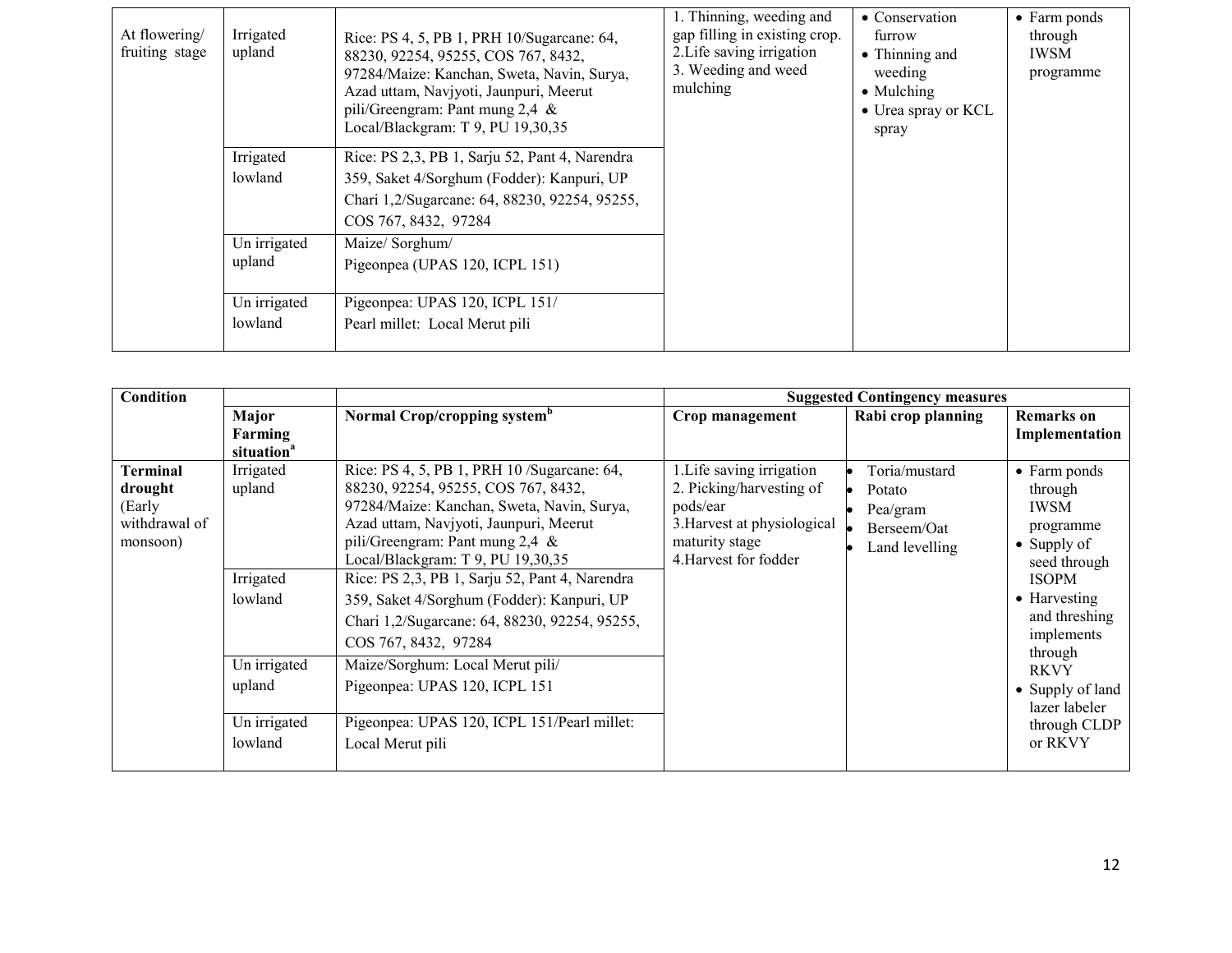# $1.1.2.$  Drought Irrigated situation

| <b>Condition</b>                                                          |                            |                                                                                                                 |                                                                                                                 | <b>Suggested Contingency measures</b>                                                                                                                                                                                                                                                                                                                                                     |                                                                                                                                            |  |
|---------------------------------------------------------------------------|----------------------------|-----------------------------------------------------------------------------------------------------------------|-----------------------------------------------------------------------------------------------------------------|-------------------------------------------------------------------------------------------------------------------------------------------------------------------------------------------------------------------------------------------------------------------------------------------------------------------------------------------------------------------------------------------|--------------------------------------------------------------------------------------------------------------------------------------------|--|
|                                                                           | <b>Major Farming</b>       | Normal Crop/cropping                                                                                            | Change in crop/cropping                                                                                         | <b>Agronomic measures</b>                                                                                                                                                                                                                                                                                                                                                                 | <b>Remarks</b> on                                                                                                                          |  |
|                                                                           | situation                  | system                                                                                                          | system                                                                                                          |                                                                                                                                                                                                                                                                                                                                                                                           | Implementation                                                                                                                             |  |
| <b>Delayed</b><br>release of<br>water in<br>canals due to<br>low rainfall | Upland sandy loam<br>soils | Rice (Basmati)-Wheat<br>Sorghum<br>(Fodder)/Maize-Potato/<br>Wheat<br>Sugarcane + cucurbits $-$<br>Ratoon-Wheat | Replace rice with maize or<br>aerobic rice<br>Pearl millet/ Greengram<br>Blackgram - Potato/ Wheat<br>No change | • Use short duration varieties<br>Rice: PS 4, 5, PB 1, PRH 10<br>Maize: Kanchan, Sweta, Navin,<br>Surya<br>Pearl millet: WCC-75, Raj-<br>171, Pusa-23, Pusa-322<br>Light irrigation with tube<br>well water<br>• Follow alternate wetting and<br>drying schedule of irrigation<br>in rice<br>• Alternate Furrow irrigation<br>$\bullet$ Mulching in sugarcane /                           | Seed through<br>KSSC and<br><b>NFSM</b><br>• Adequate supply<br>of<br>electricity/diesel<br>should be<br>ensured by the<br>Govt. agencies. |  |
|                                                                           | Lowland clay loam<br>soils | Rice-wheat<br>Sorghum Fodder-Wheat<br>Sugarcane-Ratoon-<br>Wheat                                                | Basmati rice - Wheat<br>Pearl millet-Wheat<br>No change                                                         | maize<br>Use short duration varieties<br>$\bullet$<br>e.g.<br>Rice: PS 4, 5, PB1, PRH 10<br>Maize: Kanchan, Sweta, Navin,<br>Surya<br>Pearl millet (Fodder): WCC-<br>75, Raj-171, Pusa-23, Pusa-322<br>• Light irrigation with tube<br>well water<br>• Follow alternate wetting and<br>drying schedule of irrigation<br>in rice<br>Alternate Furrow irrigation<br>• Mulching in sugarcane | Seed through<br>KSSC and<br><b>NFSM</b><br>• Adequate supply<br>of<br>electricity/diesel<br>should be<br>ensured by the<br>Govt. agencies. |  |

| Condition       |                      |                               | <b>Suggested Contingency measures</b> |                                 |                   |  |
|-----------------|----------------------|-------------------------------|---------------------------------------|---------------------------------|-------------------|--|
|                 | <b>Major Farming</b> | <b>Normal Crop/cropping</b>   | Change in                             | <b>Agronomic measures</b>       | <b>Remarks</b> on |  |
|                 | situation            | svstem                        | crop/cropping system                  |                                 | Implementation    |  |
| Limited         | Up land sandy loam   | Rice (Basmati)-Wheat          | No change                             | Light irrigation with tube well | Adequate          |  |
| release of      | soils                | Sorghum (Fodder)/Maize-       | No change                             | water at critical stages only   | supply of         |  |
| water in canals |                      | Potato/Wheat                  |                                       | e.g CRI, Tillering              | electricity/diese |  |
| due to low      |                      | Sugarcane +cucurbits -Ratoon- |                                       | & Flowering stage               | 1 should be       |  |
| rainfall        |                      |                               | No change                             | Follow alternate wetting and    | ensured by the    |  |
|                 |                      | Wheat                         |                                       |                                 | Govt. agencies.   |  |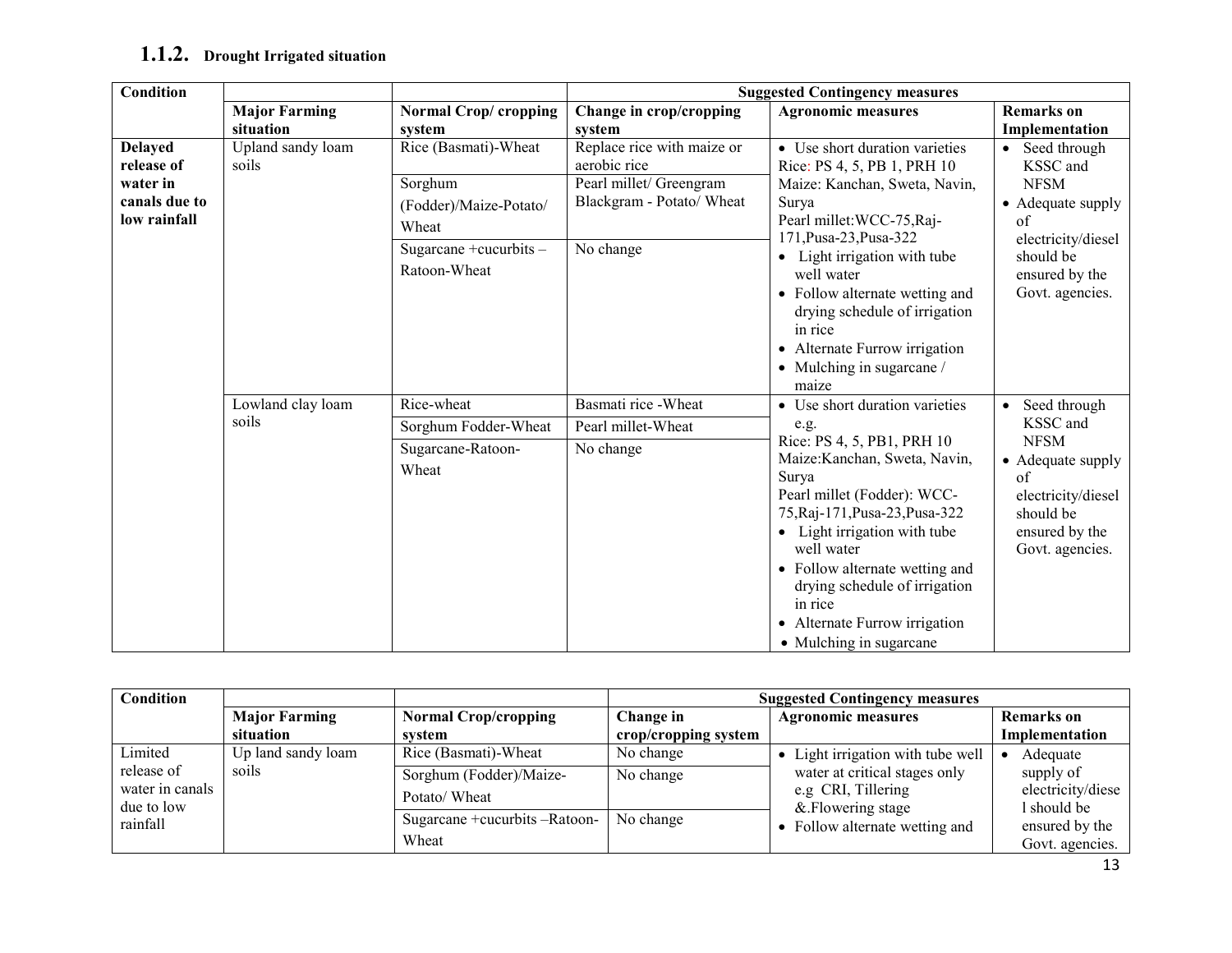| Condition |                      |                             | <b>Suggested Contingency measures</b> |                                   |                           |  |
|-----------|----------------------|-----------------------------|---------------------------------------|-----------------------------------|---------------------------|--|
|           | <b>Major Farming</b> | <b>Normal Crop/cropping</b> | Change in                             | <b>Agronomic measures</b>         | <b>Remarks</b> on         |  |
|           | situation            | system                      | crop/cropping system                  |                                   | Implementation            |  |
|           |                      |                             |                                       | drying schedule of irrigation     |                           |  |
|           |                      |                             |                                       | in rice                           |                           |  |
|           |                      |                             |                                       | • Alternate Furrow irrigation     |                           |  |
|           |                      |                             |                                       | • Mulching in sugarcane/ maize    |                           |  |
|           | Low land clay loam   | Rice-wheat                  | No change                             | • Light irrigation with tube well | $\bullet$ Supply of inter |  |
|           | soils                | Sorghum Fodder-Wheat        | No change                             | water at critical stages only     | cultural                  |  |
|           |                      | Sugarcane-Ratoon-Wheat      | No change                             | e.g CRI, Tillering                | implements                |  |
|           |                      |                             |                                       | & Flowering stage                 | through RKV               |  |
|           |                      |                             |                                       | • Follow alternate wetting and    | • Adequate supply         |  |
|           |                      |                             |                                       | drying schedule of irrigation     | of                        |  |
|           |                      |                             |                                       | in rice                           | electricity/diesel        |  |
|           |                      |                             |                                       | • Alternate Furrow irrigation     | should be                 |  |
|           |                      |                             |                                       | • Mulching in sugarcane           | ensured by the            |  |
|           |                      |                             |                                       |                                   | Govt. agencies.           |  |

| Condition       |                       |                             |                             | <b>Suggested Contingency measures</b> |                   |
|-----------------|-----------------------|-----------------------------|-----------------------------|---------------------------------------|-------------------|
|                 | <b>Major Farming</b>  | <b>Normal Crop/cropping</b> | Change in crop/cropping     | <b>Agronomic measures</b>             | <b>Remarks</b> on |
|                 | situation             | system                      | system                      |                                       | Implementation    |
| Non release of  | Upland tube well      | Basmati rice                | Maize/Arabic Rice           | • Limited irrigation                  | Seed through      |
| water in canals | irrigated canal sandy | Sorghum/Maize               | Pearl millet                | • Alternate Furrow                    | KSSC and          |
| under delayed   | loam soil             |                             | /Pigeonpea/Blackgram        | irrigation                            | <b>NFSM</b>       |
| onset of        |                       | Sugarcane + cucurbits       | Sugarcane                   | • Drip irrigation                     | • Supply of inter |
| monsoon in      |                       |                             |                             | • Mulching                            | cultural          |
| catchment       |                       |                             |                             |                                       | implements        |
|                 |                       |                             |                             |                                       | through RKVY      |
|                 |                       |                             |                             |                                       |                   |
|                 | Lowland tube well     | Rice                        | Pearl                       | • Limited irrigation                  | Seed through      |
|                 | irrigated canal clay  |                             | millet/Blackgram/Greengram  | • Alternate Furrow                    | KSSC and          |
|                 | loam soil             | Sorghum Fodder              | Pearl millet/Sorghum Fodder | irrigation                            | <b>NFSM</b>       |
|                 |                       | Sugarcane $+$ cucurbits     | Sugarcane                   | • Drip irrigation                     | • Harvesting and  |
|                 |                       |                             |                             | $\bullet$ Mulching                    | threshing         |
|                 |                       |                             |                             | • Alternate furrow                    | implements        |
|                 |                       |                             |                             | irrigation                            | through RKVY      |

| Condition |                      |                      | <b>Suggested Contingency measures</b> |                    |                |  |
|-----------|----------------------|----------------------|---------------------------------------|--------------------|----------------|--|
|           | <b>Maior Farming</b> | Normal Crop/cropping | Change in crop/cropping               | Agronomic measures | Remarks on     |  |
|           | situation            | svstem               | system                                |                    | Implementation |  |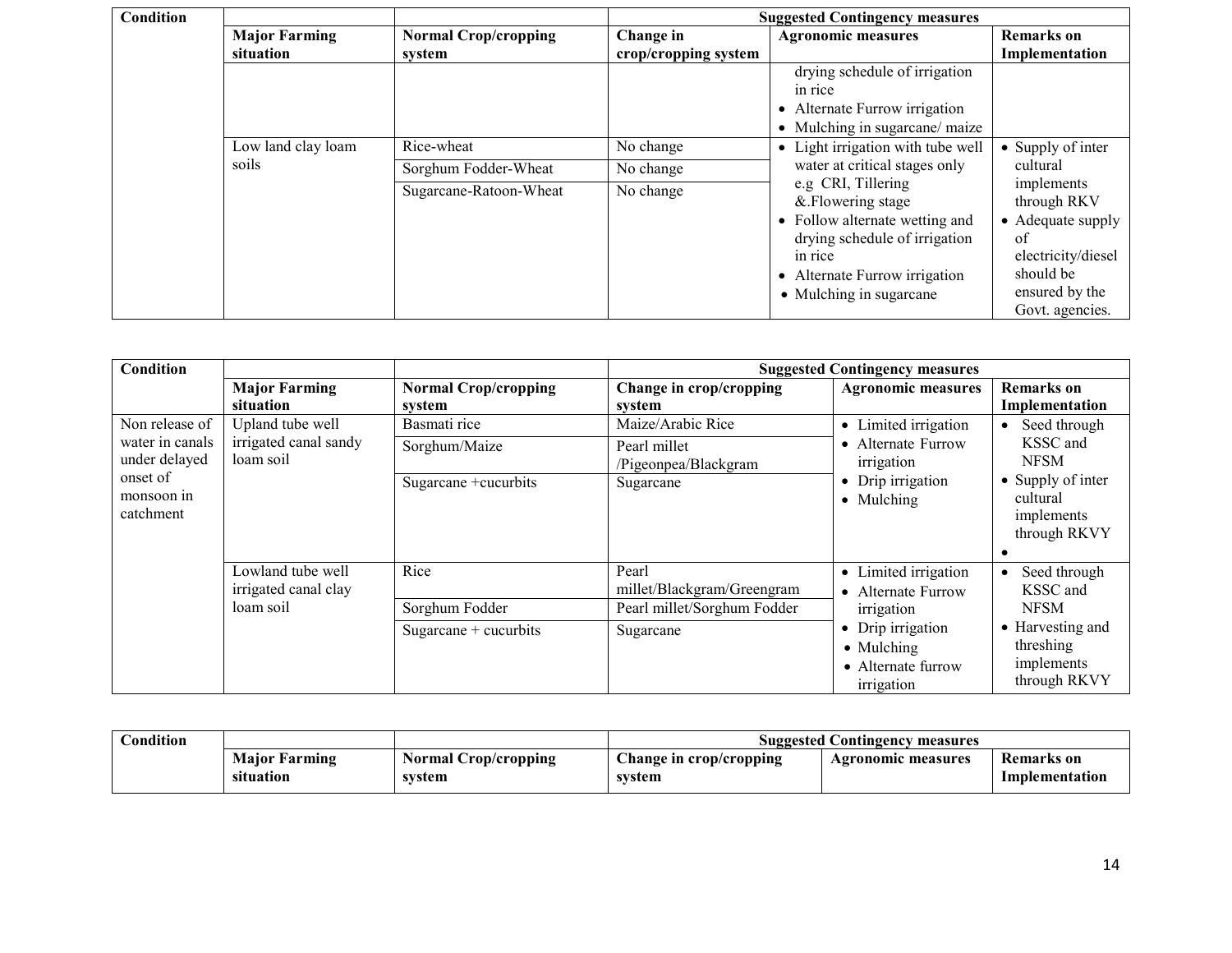| Condition                                                                               |                                   |                                       | <b>Suggested Contingency measures</b> |                           |                                     |  |  |
|-----------------------------------------------------------------------------------------|-----------------------------------|---------------------------------------|---------------------------------------|---------------------------|-------------------------------------|--|--|
|                                                                                         | <b>Major Farming</b><br>situation | <b>Normal Crop/cropping</b><br>system | Change in crop/cropping<br>system     | <b>Agronomic measures</b> | <b>Remarks</b> on<br>Implementation |  |  |
| Lack of<br>inflows into<br>tanks due to<br>insufficient<br>/delayed onset<br>of monsoon | 1) Farming situation:             | Cropping system 1:                    | NA                                    | <b>NA</b>                 | NA                                  |  |  |

| Condition                                                      |                                                         |                                       | <b>Suggested Contingency measures</b>                           |                                                                                   |                                                                                                                                 |  |
|----------------------------------------------------------------|---------------------------------------------------------|---------------------------------------|-----------------------------------------------------------------|-----------------------------------------------------------------------------------|---------------------------------------------------------------------------------------------------------------------------------|--|
|                                                                | <b>Major Farming</b><br>situation                       | <b>Normal Crop/cropping</b><br>system | Change in crop/cropping<br>system                               | Agronomic<br>measures                                                             | <b>Remarks</b> on<br>Implementation                                                                                             |  |
| Insufficient<br>groundwater<br>recharge due<br>to low rainfall | Up land tube well<br>irrigated canal sandy<br>loam soil | Basmati rice                          | Maize/Arabic Rice /Vegetable<br>(Tomato, Brinjal, cucrbits etc) | • Limited irrigation<br>• Alternate Furrow                                        | Seed through KSSC<br>and NFSM                                                                                                   |  |
|                                                                |                                                         | Sorghum/Maize                         | Pearl millet<br>/Pigeonpea/Blackgram                            | irrigation<br>• Drip irrigation                                                   | • Harvesting and<br>threshing                                                                                                   |  |
|                                                                |                                                         | Sugarcane +cucurbits                  | Sugarcane                                                       | $\bullet$ Mulching                                                                | implements through<br><b>RKVY</b>                                                                                               |  |
|                                                                | Low land tube well                                      | Rice                                  | Pearl millet/Blackgram/Mung                                     | • Limited irrigation                                                              | • Seed through KSSC                                                                                                             |  |
|                                                                | irrigated canal clay                                    | Sorghum Fodder                        | Pearl millet/Sorghum Fodder                                     | • Alternate Furrow                                                                | and NFSM                                                                                                                        |  |
|                                                                | loam soil                                               | Sugarcane $+$ cucurbits               | Sugarcane                                                       | irrigation<br>• Drip irrigation<br>• Mulching<br>• Alternate furrow<br>irrigation | $\bullet$ Micro/drip/sprinkler<br>irrigation under govt.<br>schemes<br>• Supply of inter<br>cultural implements<br>through RKVY |  |

### 2.2 Unusual rains (untimely, unseasonal etc) (for both rainfed and irrigated situations)

| <b>Condition</b>                                                     | <b>Suggested contingency measure</b> |                        |                                                           |                      |  |
|----------------------------------------------------------------------|--------------------------------------|------------------------|-----------------------------------------------------------|----------------------|--|
| Continuous high rainfall in a short<br>span leading to water logging | <b>Vegetative stage</b>              | <b>Flowering stage</b> | Crop maturity stage                                       | Post harvest         |  |
| $Maize + Blackgram$<br>/Greengram/cucurbits                          | Provide drainage                     | Provide drainage       | Drain out & Harvesting at<br>physiological maturity stage | Shift to safer place |  |
| Pigeonpea                                                            | Provide drainage                     | Provide drainage       | Drain out & Harvesting at<br>physiological maturity stage | Shift to safer place |  |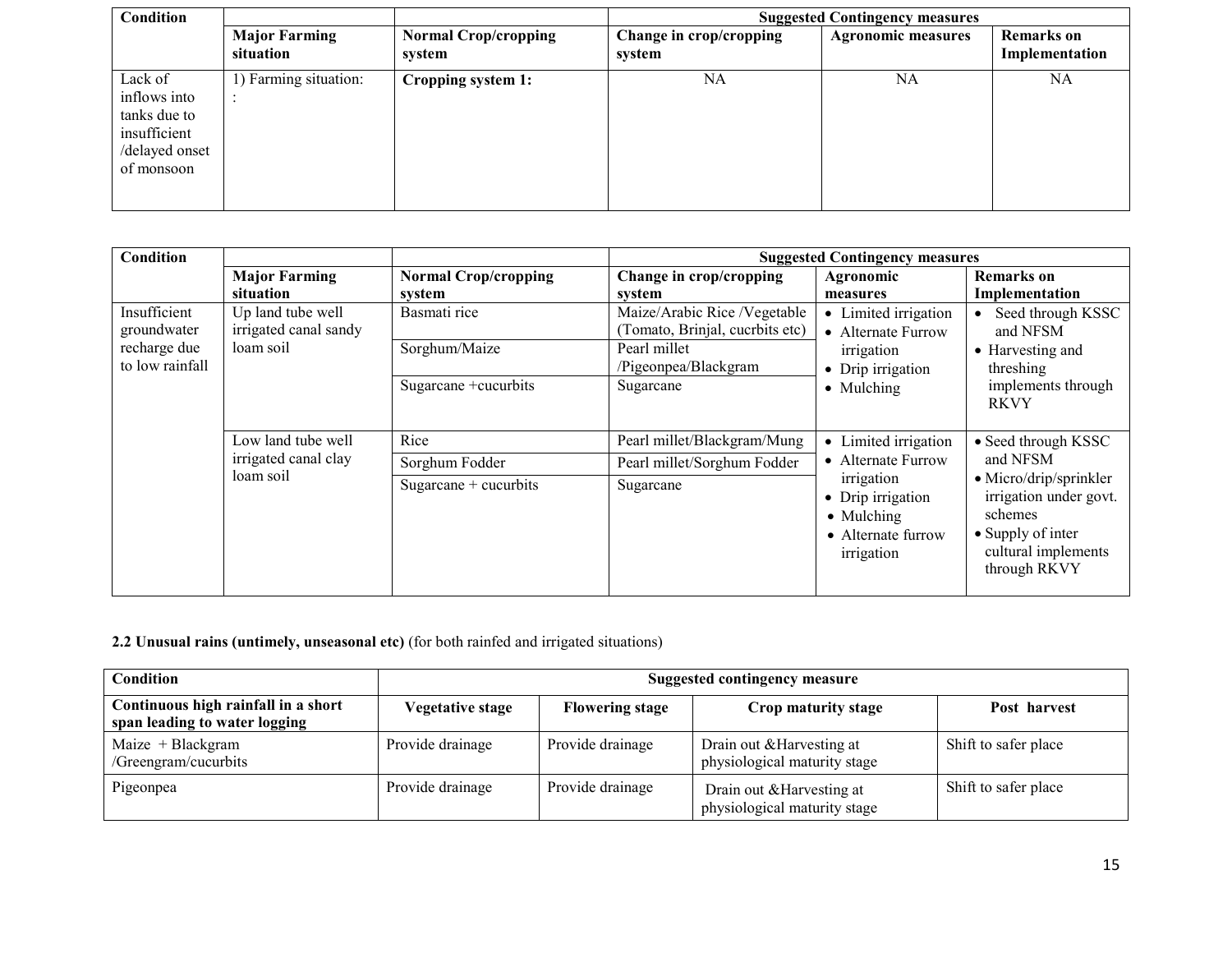| Blackgram / Greengram/ Maize                            | Provide drainage                                                  | Provide drainage                    | Drain out & Harvesting at<br>physiological maturity stage.                                  | Safe storage against storage<br>pest and disease |
|---------------------------------------------------------|-------------------------------------------------------------------|-------------------------------------|---------------------------------------------------------------------------------------------|--------------------------------------------------|
| Horticulture                                            |                                                                   |                                     |                                                                                             |                                                  |
| Okra                                                    | Provide drainage                                                  | Provide drainage                    | Picking of vegetables at<br>physiological maturity stage                                    | Shift to safer place                             |
| Cucurbits                                               | Provide drainage                                                  | Provide drainage                    | Drain out & Harvesting at<br>physiological maturity stage and<br>picking of cucurbits crop. | Shift to safer place                             |
| <b>Brinjal</b>                                          | Provide drainage                                                  | Provide drainage                    | Picking at physiological maturity<br>stage                                                  | Shift to safer place                             |
| Tomato                                                  | Provide drainage                                                  | Provide drainage                    | Picking at physiological maturity<br>stage                                                  | Shift to safer place                             |
| Mango                                                   |                                                                   | $\blacksquare$                      | Spray of 2% urea+fungicide                                                                  | $\overline{a}$                                   |
| Guava                                                   |                                                                   | $\blacksquare$                      | Spray of 2% urea+fungicide                                                                  | $\overline{a}$                                   |
| Heavy rainfall with high speed winds<br>in a short span |                                                                   |                                     |                                                                                             |                                                  |
| Sugarcane                                               | $\bullet$ Earthing<br>$\bullet$ Tying<br>• Use Wind breaks        | Provide drainage<br>Use Wind breaks | Drain out & Harvesting at<br>physiological maturity stage<br>Use Wind breaks                | Shift to safer place                             |
| Maize/Sorghum                                           | Provide drainage<br>Use Wind breaks                               | Provide drainage<br>Use Wind breaks | Drain out & Harvesting at<br>physiological maturity stage<br>Use Wind breaks                | Shift to safer place                             |
| Blackgram / Greengram                                   | Provide drainage<br>Use Wind breaks                               | Provide drainage<br>Use Wind breaks | Drain out& Harvesting at<br>physiological maturity stage<br>Use Wind breaks                 | Shift to safer place                             |
| Rice basmati                                            | Provide drainage<br>Use Wind breaks                               | Provide drainage<br>Use Wind breaks | Drain out & Harvesting at<br>physiological maturity stage<br>Use Wind breaks                | Shift to safer place                             |
| Pigeonpea                                               | · Provide drainage<br>• Sowing on raised bed<br>• Use Wind breaks | Provide drainage<br>Use Wind breaks | Drain out & Harvesting at<br>physiological maturity stage<br>Use Wind breaks                | Shift to safer place                             |
| Horticulture                                            |                                                                   |                                     |                                                                                             |                                                  |
| Okra                                                    | · Provide drainage<br>• Sowing on raised bed<br>• Use Wind breaks | Provide drainage<br>Use Wind breaks | Drain out & Harvesting at<br>physiological maturity stage<br>Use Wind breaks                | Shift to safer place                             |
| <b>Brinjal</b>                                          | • Provide drainage                                                | Provide drainage                    | Drain out & Harvesting at                                                                   | Shift to safer place                             |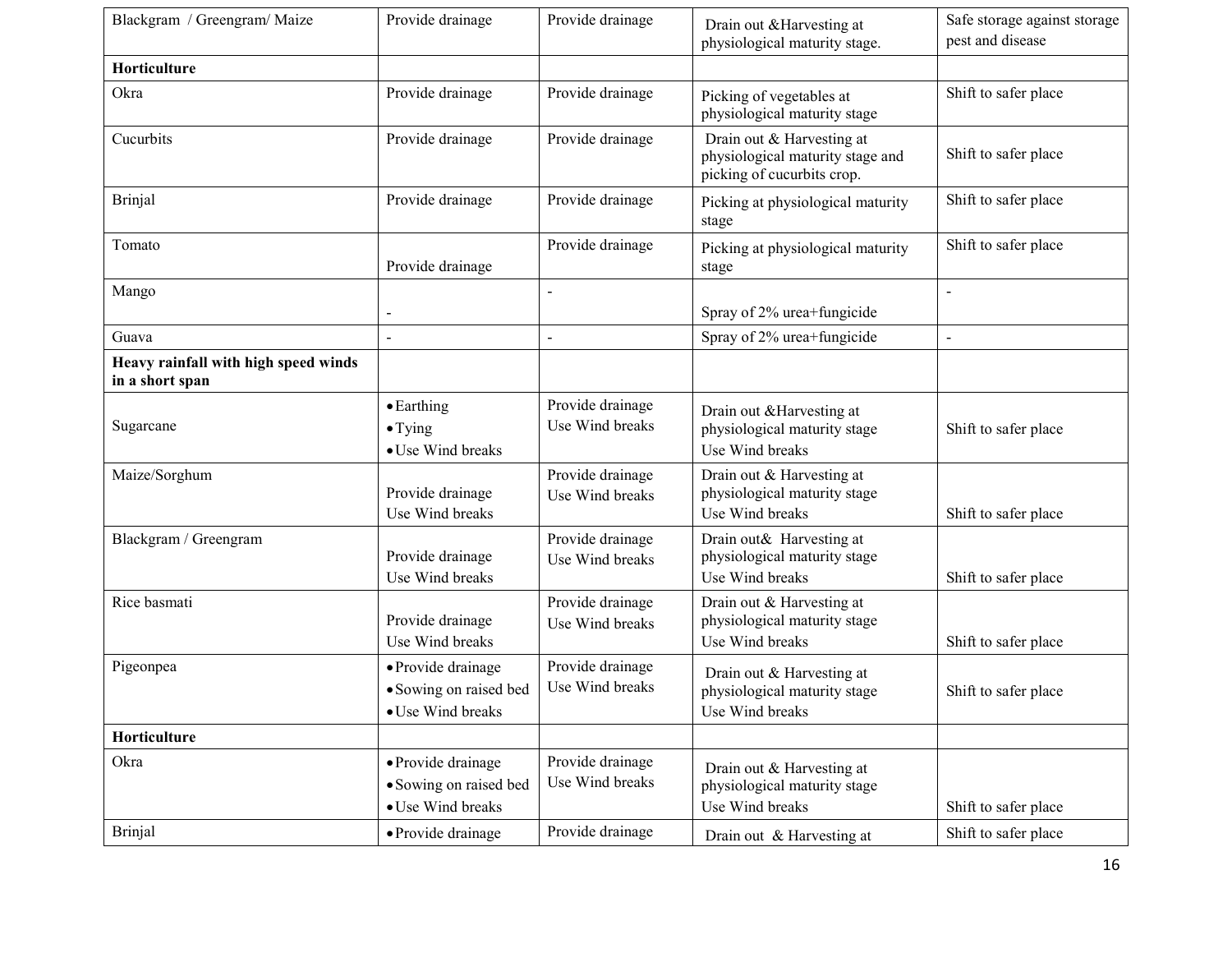|                                                           | • Sowing on raised bed<br>• Use Wind breaks                       | Use Wind breaks                         | physiological maturity stage<br>Use Wind breaks                              |                      |
|-----------------------------------------------------------|-------------------------------------------------------------------|-----------------------------------------|------------------------------------------------------------------------------|----------------------|
| Tomato                                                    | • Provide drainage<br>• Sowing on raised bed<br>• Use Wind breaks | Provide drainage<br>Use Wind breaks     | Drain out Harvesting at<br>physiological maturity stage<br>Use Wind breaks   | Shift to safer place |
| Cauliflower                                               | · Provide drainage<br>• Sowing on raised bed<br>• Use Wind breaks | Provide drainage<br>Use Wind breaks     | Drain out & Harvesting at<br>physiological maturity stage<br>Use Wind breaks | Shift to safer place |
| Cucurbits                                                 | · Provide drainage<br>• Sowing on raised bed<br>• Use Wind breaks | Provide drainage<br>Use Wind breaks     | Drain out & Harvesting at<br>physiological maturity stage<br>Use Wind breaks | Shift to safer place |
| Mango                                                     | Use Wind breaks                                                   | Use of NAA spray<br>Use Wind breaks     | Use of NAA spray<br>Use Wind breaks                                          | $\blacksquare$       |
| Guava                                                     | Use Wind breaks                                                   | Use of NAA spray<br>Use Wind breaks     | Use of NAA spray<br>Use Wind breaks                                          | $\overline{a}$       |
| Outbreak of pests and diseases due to<br>unseasonal rains |                                                                   |                                         |                                                                              |                      |
| Rice basmati                                              | Need based plant<br>protection IPDM for                           | Need based plant<br>protection IPDM for | Do not use Hazardous pesticide at<br>maturity stage                          | Shift to safer place |
| Pigeonpea                                                 | Rice/pluses                                                       | Rice/pluses                             |                                                                              |                      |
| Sorghum fodder                                            |                                                                   |                                         |                                                                              |                      |
| Blackgram/Greengram/maize                                 |                                                                   |                                         |                                                                              |                      |
| Sugarcane                                                 |                                                                   |                                         |                                                                              |                      |
| Horticulture                                              |                                                                   |                                         |                                                                              |                      |
| Okra                                                      | Need based plant                                                  | Need based plant                        | Do not use Hazardous pesticide at                                            |                      |
| <b>Brinjal</b>                                            | protection IPDM for<br>Rice/pluses                                | protection IPDM for<br>Rice/pluses      | maturity stage                                                               | Shift to safer place |
| Tomato                                                    |                                                                   |                                         |                                                                              |                      |
| Cucurbits                                                 |                                                                   |                                         |                                                                              |                      |
| Cauliflower                                               |                                                                   |                                         |                                                                              |                      |
|                                                           |                                                                   |                                         |                                                                              |                      |

2.3 Floods

| Condition                | Suggested contingency measure |                                |                    |            |
|--------------------------|-------------------------------|--------------------------------|--------------------|------------|
| Transient water logging/ | Seedling<br>/ nurserv stage   | <i><b>Vegetative stage</b></i> | Reproductive stage | At harvest |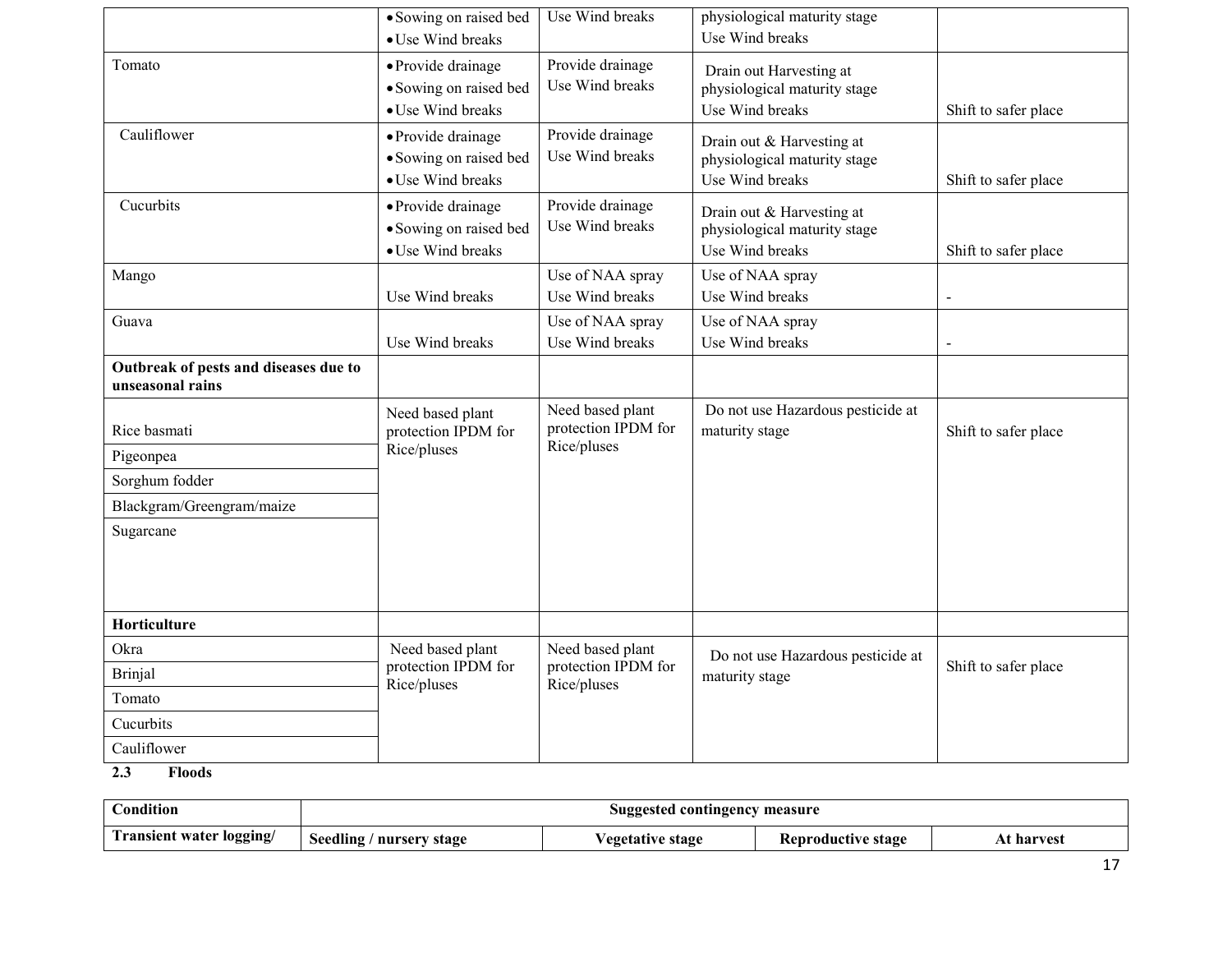| partial inundation <sup>1</sup>                |                                                                                        |                    |                                 |                      |
|------------------------------------------------|----------------------------------------------------------------------------------------|--------------------|---------------------------------|----------------------|
| Rice basmati                                   | • Re sowing of nursery<br>• Direct sowing of rice<br>• Sowing of nursery on raised bed | · Provide drainage | · Provide drainage              | Shift to safer place |
| Pigeonpea                                      | • Direct sowing                                                                        | · Provide drainage | • Provide drainage<br>$\bullet$ | Shift to safer place |
| Sorghum fodder                                 | • Direct sowing                                                                        | · Provide drainage | • Provide drainage<br>$\bullet$ | Shift to safer place |
| Blackgram                                      | • Direct sowing                                                                        | · Provide drainage | • Provide drainage              | Shift to safer place |
| Maize                                          | • Direct sowing                                                                        | • Provide drainage | • Provide drainage              | Shift to safer place |
| Horticulture                                   |                                                                                        |                    |                                 |                      |
| Okra                                           | • Re sowing of nursery<br>• Sowing of nursery on raised bed<br>• Re transplanting      | · Provide drainage | • Provide drainage              | Shift to safer place |
| <b>Brinjal</b>                                 | • Re sowing of nursery<br>• Sowing of nursery on raised bed<br>• Re transplanting      | · Provide drainage | • Provide drainage              | Shift to safer place |
| Tomato                                         | • Re sowing of nursery<br>• Sowing of nursery on raised bed<br>• Re transplanting      | · Provide drainage | · Provide drainage              | Shift to safer place |
| Continuous submergence<br>for more than 2 days |                                                                                        |                    |                                 |                      |
| Rice                                           | • Re sowing of nursery<br>• Direct sowing of rice<br>• Sowing of nursery on raised bed | · Provide drainage | · Provide drainage              | Shift to safer place |
| Horticulture                                   | <b>NA</b>                                                                              | NA                 | <b>NA</b>                       | <b>NA</b>            |
| Okra                                           | • Re sowing of nursery<br>• Sowing of nursery on raised bed<br>• Re transplanting      | • Provide drainage | • Provide drainage              | Shift to safer place |
| <b>Brinjal</b>                                 | • Re sowing of nursery<br>• Sowing of nursery on raised bed<br>• Re transplanting      | · Provide drainage | · Provide drainage              | Shift to safer place |
| Tomato                                         | • Re sowing of nursery                                                                 | · Provide drainage | · Provide drainage              | Shift to safer place |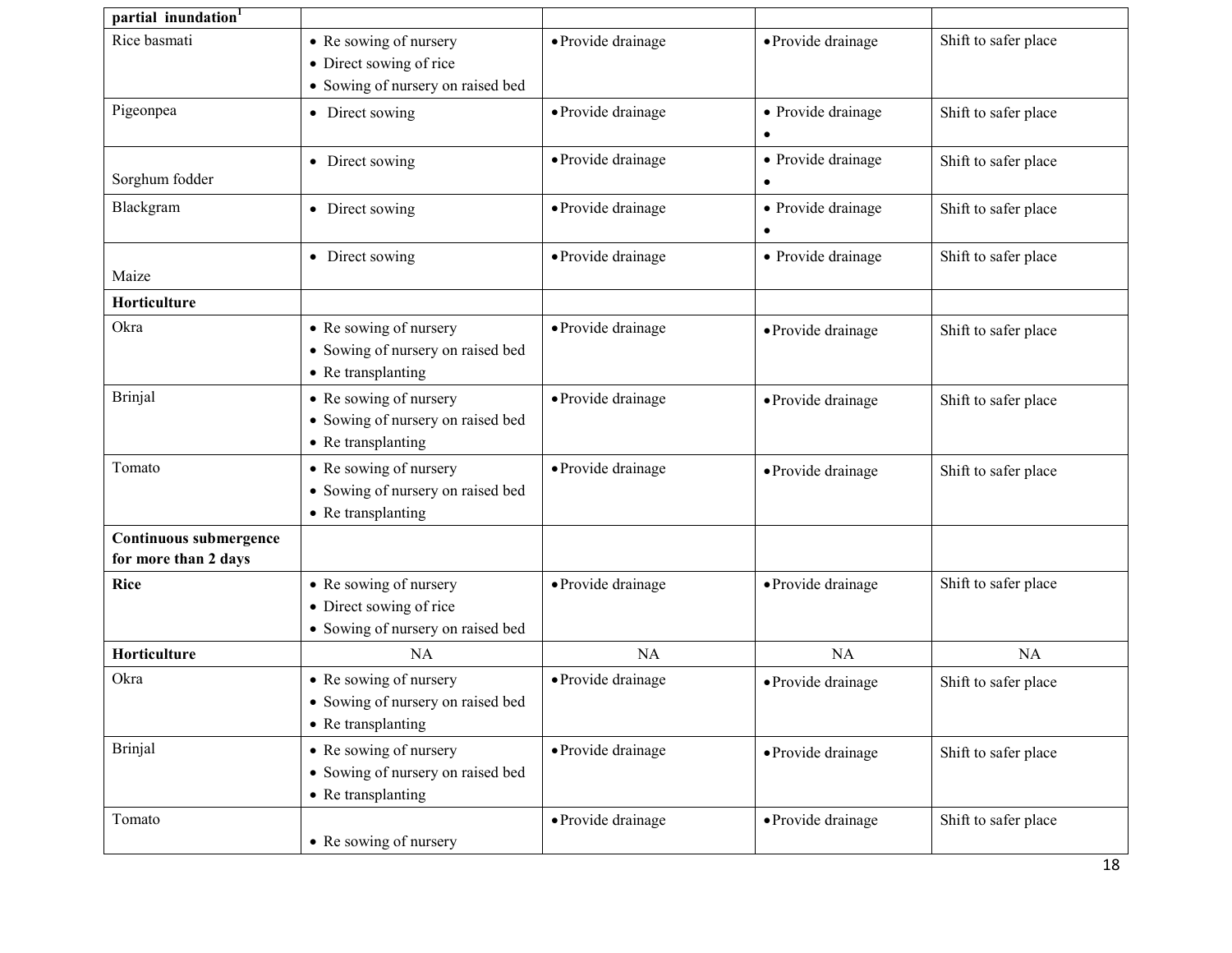|                                  | • Sowing of nursery on raised bed                                                         |                            |                    |                      |
|----------------------------------|-------------------------------------------------------------------------------------------|----------------------------|--------------------|----------------------|
|                                  | $\bullet$ Re transplanting                                                                |                            |                    |                      |
| Mango                            | • Re sowing of nursery<br>• Sowing of nursery on raised bed<br>$\bullet$ Re transplanting | $\bullet$ Provide drainage | • Provide drainage | Shift to safer place |
| Sea water intrusion <sup>3</sup> | NA                                                                                        | NA                         | NA                 | NA                   |

# 2.4 Extreme events: Heat wave / Cold wave/Frost/ Hailstorm /Cyclone/Fog

| <b>Extreme event type</b> | <b>Suggested contingency measure</b>                                                                |                                               |                                              |                                      |  |  |
|---------------------------|-----------------------------------------------------------------------------------------------------|-----------------------------------------------|----------------------------------------------|--------------------------------------|--|--|
|                           | Seedling / nursery stage                                                                            | <b>Vegetative stage</b>                       | <b>Reproductive stage</b>                    | At harvest                           |  |  |
| <b>Heat Wave</b>          |                                                                                                     |                                               |                                              |                                      |  |  |
| Rice basmati              | • Re sowing of nursery<br>• Light and frequent irrigation<br>during night                           | • Irrigation interval should be<br>decreased  | • Irrigation interval should be<br>decreased | Light and frequent<br>irrigation     |  |  |
| Pigeonpea                 | • Mulching                                                                                          | · Irrigation interval should be<br>decreased  | • Irrigation interval should be<br>decreased | Light and frequent<br>irrigation     |  |  |
| Sorghum fodder            | $\bullet$ Re sowing                                                                                 | • Irrigation interval should be<br>decreased  | • Irrigation interval should be<br>decreased | Make silage                          |  |  |
| Blackgram<br>/Greengram   | • Re sowing<br>• Mulching                                                                           | Light irrigation for<br>$\bullet$<br>survival | Light irrigation for survival<br>$\bullet$   | Pod picking<br>$\bullet$             |  |  |
| Maize                     | • Re sowing                                                                                         | Light irrigation for<br>$\bullet$<br>survival | Light irrigation for survival<br>$\bullet$   | Pod picking<br>$\bullet$             |  |  |
| Horticulture              |                                                                                                     |                                               |                                              |                                      |  |  |
| Okra                      | • Re sowing of nursery<br>• Re transplanting<br>• Mulching<br>• Light watering during night         | Light irrigation for<br>$\bullet$<br>survival | Light irrigation for survival<br>$\bullet$   | Harvesting of<br>$\bullet$<br>fruits |  |  |
| <b>Brinjal</b>            | • Re sowing of nursery<br>• Re transplanting<br>$\bullet$ Mulching<br>• Light watering during night | Light irrigation for<br>$\bullet$<br>survival | Light irrigation for survival<br>$\bullet$   | Harvesting of<br>$\bullet$<br>fruits |  |  |
| Tomato                    | • Re sowing of nursery<br>• Re transplanting                                                        | Light irrigation for<br>$\bullet$<br>survival | Light irrigation for survival<br>$\bullet$   | Harvesting of<br>$\bullet$<br>fruits |  |  |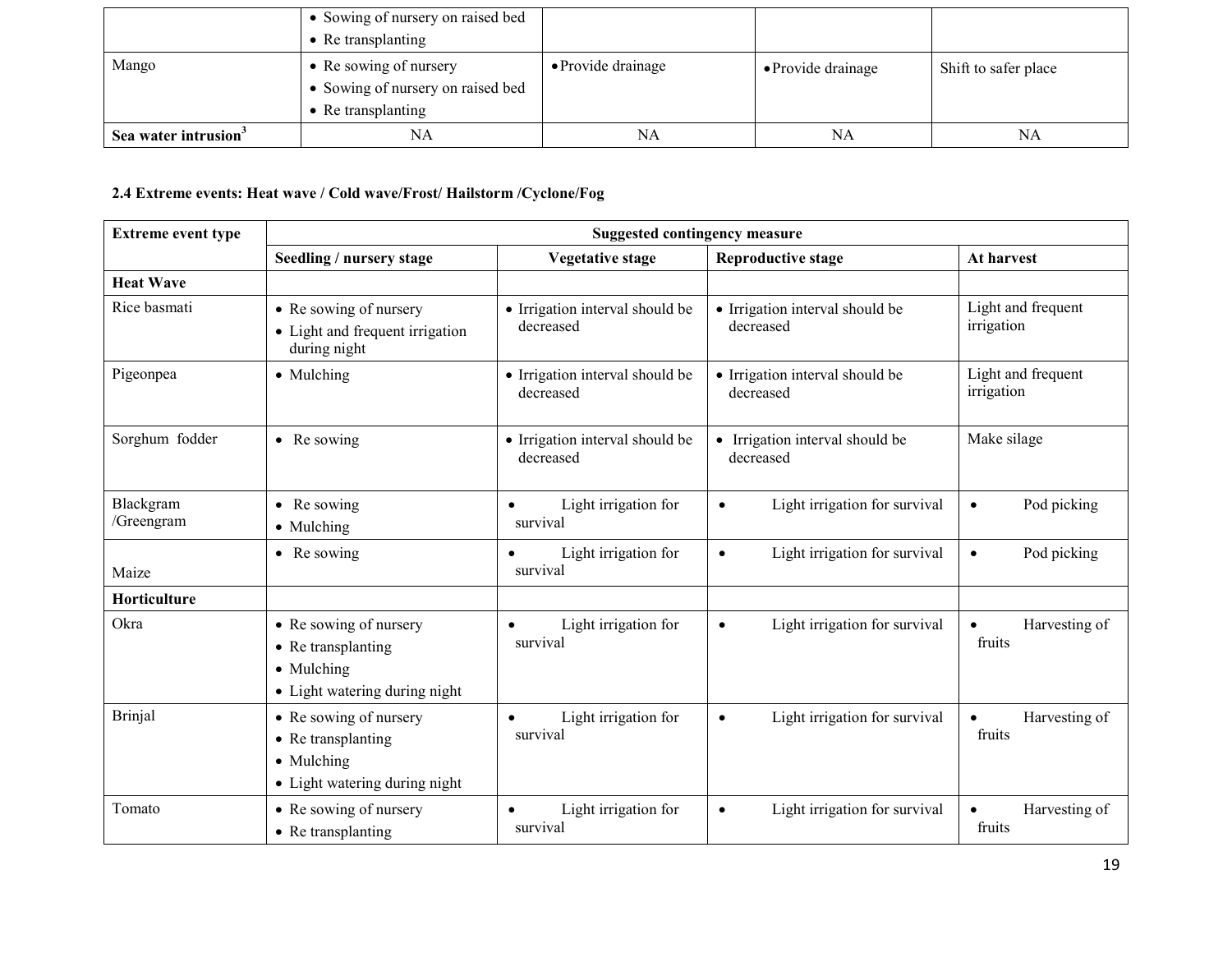|               | • Mulching of nursery beds<br>• Light irrigation during night |                                                    |                                                     |                                      |
|---------------|---------------------------------------------------------------|----------------------------------------------------|-----------------------------------------------------|--------------------------------------|
| Mango         | • Spray of water                                              | Spray of water<br>$\bullet$                        | Spray of water<br>$\bullet$                         | $\bullet$                            |
| Guava         | • Spray of water                                              | Spray of water<br>$\bullet$                        | Spray of water<br>$\bullet$                         | $\bullet$                            |
| Cold wave     |                                                               |                                                    |                                                     |                                      |
| Wheat         | Light irrigation                                              | Light irrigation                                   | Light irrigation                                    | Light irrigation                     |
| Pigeonpea     | • Mulching                                                    | Light irrigation for<br>survival                   | Light irrigation for survival                       | Harvesting<br>$\bullet$              |
| Horticulture  |                                                               |                                                    |                                                     |                                      |
| Tomato        | Grow some inter crop                                          | • Light Sprinkler irrigation                       |                                                     | Harvesting of<br>$\bullet$<br>fruits |
| Pea           | Grow some inter crop                                          | • Light Sprinkler irrigation                       |                                                     | Harvesting of<br>$\bullet$<br>fruits |
| Potato        | Grow some inter crop                                          | • Light Sprinkler irrigation                       | $\hspace{0.05cm}$ – $\hspace{0.05cm}$               | Harvesting<br>$\bullet$              |
| Frost         |                                                               |                                                    |                                                     |                                      |
| Wheat         | • Light irrigation                                            | Light irrigation for<br>$\bullet$<br>survival      | Light irrigation for survival<br>$\bullet$          | Light irrigation                     |
| Pigeonpea     | • Grow as inter crop<br>• Smoke at night                      | • Light Sprinkler irrigation<br>• Smoke at night   | • Light irrigation for survival<br>• Smoke at night | Smoke at night                       |
| Horticulture  |                                                               |                                                    |                                                     |                                      |
| Potato        | • Light irrigation for survival<br>•Smoke at night            | • Light irrigation for survival<br>•Smoke at night | • Light irrigation for survival<br>•Smoke at night  | Harvesting<br>$\bullet$              |
| Tomato        | ·Light irrigation for survival<br>•Smoke at night             | ·Light irrigation for survival<br>•Smoke at night  | ·Light irrigation for survival<br>•Smoke at night   | De helming<br>$\bullet$              |
| Pea           | • Light irrigation for survival<br>•Smoke at night            | • Light irrigation for survival<br>•Smoke at night | • Light irrigation for survival<br>•Smoke at night  | Harvesting<br>$\bullet$              |
| Mango         | • Irrigation & Smoking during<br>night                        | •Irrigation & Smoking during<br>night              | • Irrigation $&$ Smoking during night               | $\bullet$                            |
| Guava         | •Irrigation &Smoking during<br>night                          | •Irrigation & Smoking during<br>night              | •Irrigation & Smoking during night                  | $\bullet$                            |
| Hailstorm     |                                                               |                                                    |                                                     |                                      |
| All the crops | Re sowing                                                     | Re sowing of Catch crop                            | Harvest for fodder                                  | Pre Harvesting                       |
| Horticulture  |                                                               |                                                    |                                                     |                                      |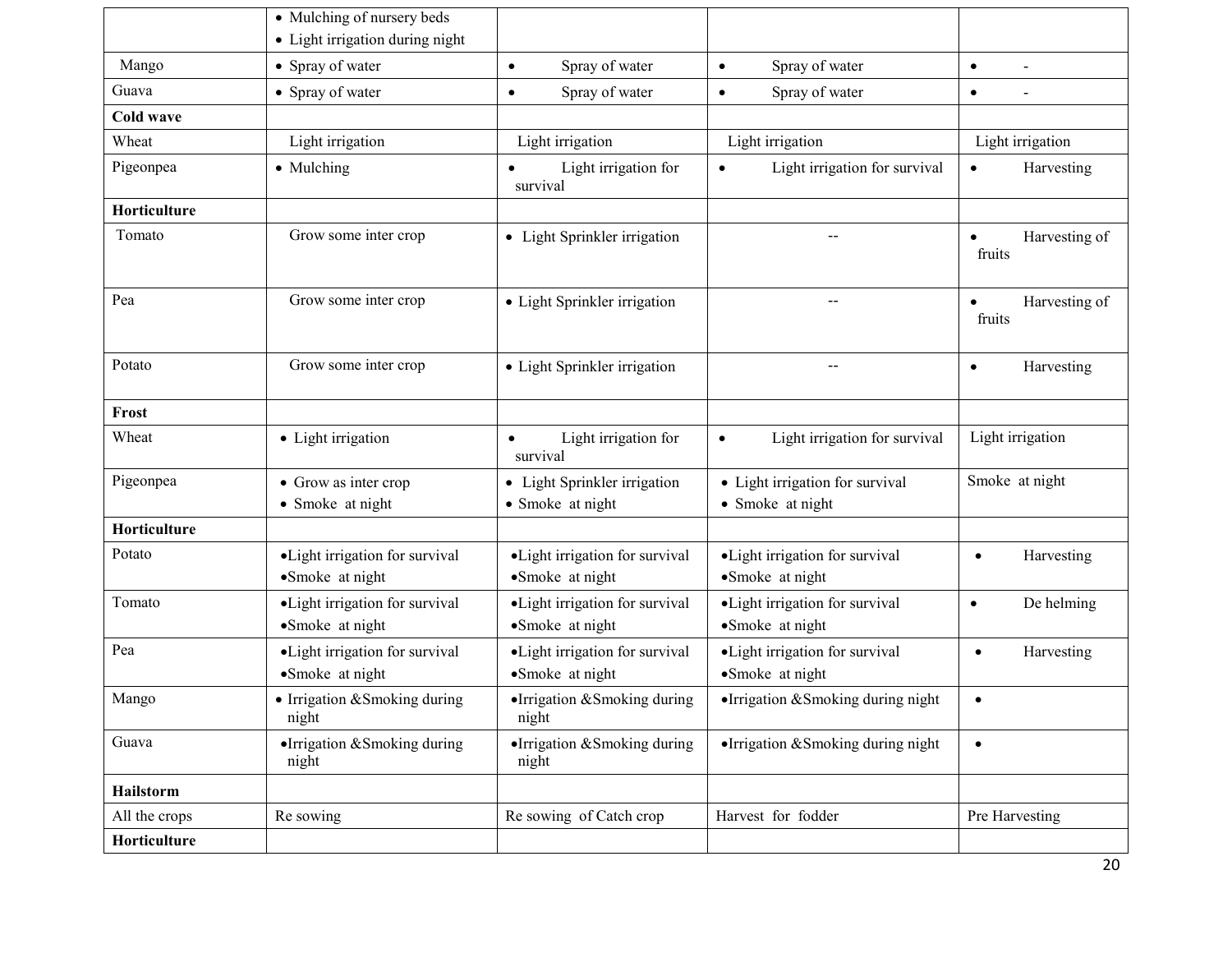| All the Vegetable<br>crops | Re sowing                                                        | Re sowing of Catch crop                                          | Harvest for fodder                                               | Pre Harvesting                                                                  |
|----------------------------|------------------------------------------------------------------|------------------------------------------------------------------|------------------------------------------------------------------|---------------------------------------------------------------------------------|
| All the Fruit crops        | Use anti hail net<br>Spray of fungicide with<br>2% urea solution | Use anti hail net<br>Spray of fungicide<br>with 2% urea solution | Use anti hail net<br>Spray of fungicide with 2%<br>urea solution | Harvest the<br>damaged fruits<br>Spray of<br>fungicide with 2%<br>urea solution |
| Fog                        |                                                                  |                                                                  |                                                                  |                                                                                 |

#### 2.5Contingent strategies for Livestock, Poultry & Fisheries

#### 2.5.1Livestock

|                                 | <b>Suggested contingency measures</b>                                                                                                                                                                                                                                                                                                                                                                                                                                                                                                                                                                                                                                                                                                                  |                                                                                                                                                                                                                                                                                               |                                                                                                                                                                                                         |  |
|---------------------------------|--------------------------------------------------------------------------------------------------------------------------------------------------------------------------------------------------------------------------------------------------------------------------------------------------------------------------------------------------------------------------------------------------------------------------------------------------------------------------------------------------------------------------------------------------------------------------------------------------------------------------------------------------------------------------------------------------------------------------------------------------------|-----------------------------------------------------------------------------------------------------------------------------------------------------------------------------------------------------------------------------------------------------------------------------------------------|---------------------------------------------------------------------------------------------------------------------------------------------------------------------------------------------------------|--|
|                                 | <b>Before the event</b>                                                                                                                                                                                                                                                                                                                                                                                                                                                                                                                                                                                                                                                                                                                                | During the event                                                                                                                                                                                                                                                                              | After the event                                                                                                                                                                                         |  |
| <b>Drought</b>                  |                                                                                                                                                                                                                                                                                                                                                                                                                                                                                                                                                                                                                                                                                                                                                        |                                                                                                                                                                                                                                                                                               |                                                                                                                                                                                                         |  |
| Feed and fodder<br>availability | • Fodder crop Insurance<br>• Making of feed blocks<br>• Encourage farmers to allocate some lands for<br>cultivating perennial fodder (Napier grass,<br>Subabul), specially on bunds and wasteland<br>• Establishing fodder banks, encouraging fodder<br>crops in irrigated area<br>• Making silage or hay of excess fodder.<br>• Statistics regarding feed/fodder availability and<br>requirement should be updated by the<br>concerned department.<br>• Seed production and development of drought<br>resistant crops and their varieties of fodder<br>crops.<br>• Encourage farmers to adopt sprinkler irrigation<br>system.<br>• Training to the farmers and extension<br>functionaries for production and long term<br>storage of feed and fodder. | Utilizing fodder from perennial<br>trees/shrubs/fodder bank reserves for small<br>ruminant.<br>Utilizing stored fodder as silage, hay, feed<br>blocks & mixture etc.<br>Migration of herd /flock to other places.<br>Establishment of communication and<br>linkage with other state agencies. | • Availing crop insurance<br>Cultivation of fast growing<br>$\bullet$<br>green fodder crops.<br>• Development of drought<br>resistance fodder.<br>• Increase the no. of Fodder<br>Banks for future use. |  |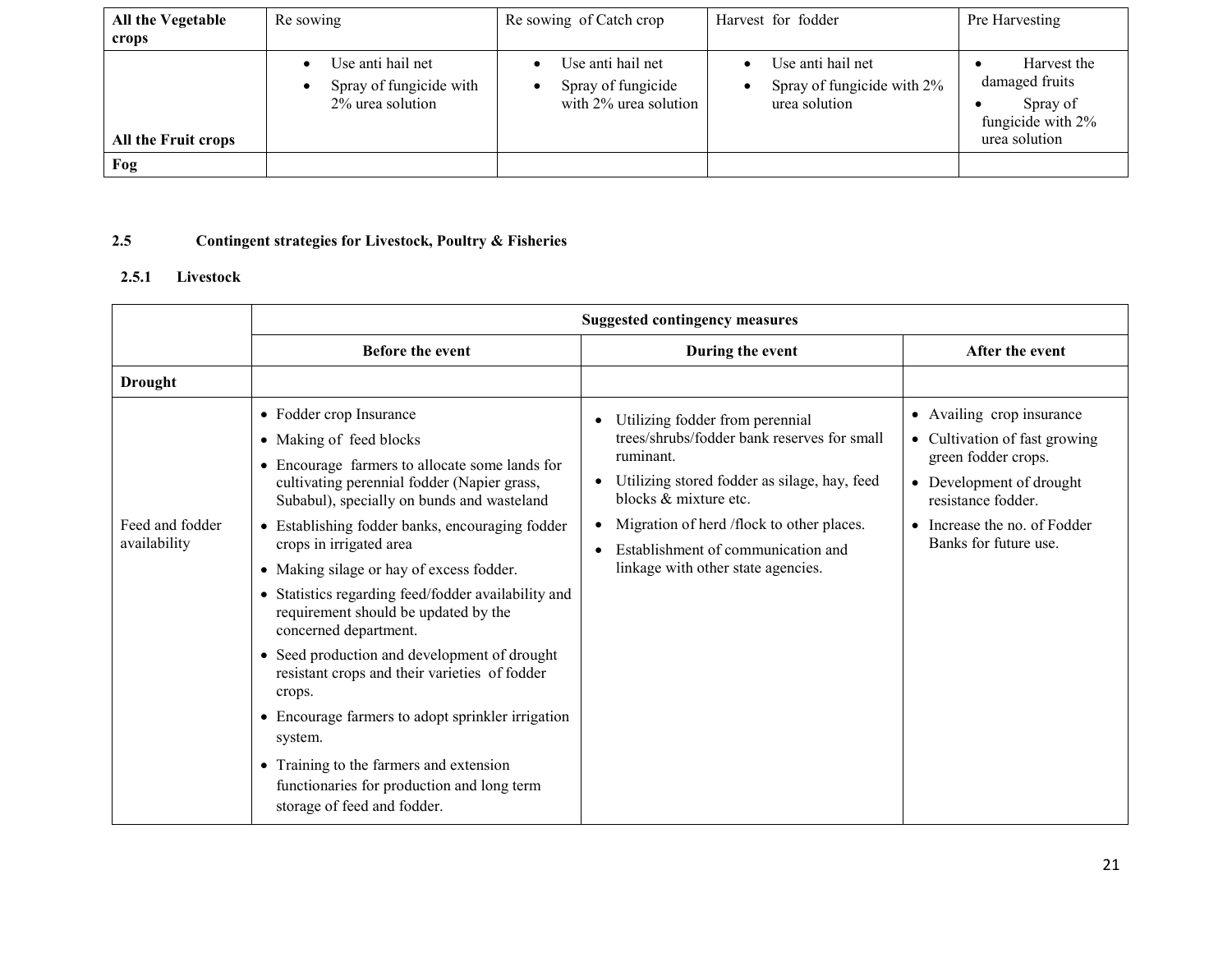| Drinking water                   | • Preserving water in the pond/tank for drinking<br>purpose.<br>• Excavation of bore well/creation of tanks or<br>ponds.<br>• De-silting of village ponds on regular basis and<br>adopt water harvesting techniques through<br>water shed approach.<br>• Filling of the ponds with canal/tube well water<br>during lean period.                                                                                                                                                                                                                                                                                                                                                                                    | Using preserved water in the tanks for<br>drinking<br>Available ground water should be used for<br>drinking on priority basis.                                                                                                                            | Recharge of well/Tanks<br>$\bullet$<br>etc.                                                                                         |
|----------------------------------|--------------------------------------------------------------------------------------------------------------------------------------------------------------------------------------------------------------------------------------------------------------------------------------------------------------------------------------------------------------------------------------------------------------------------------------------------------------------------------------------------------------------------------------------------------------------------------------------------------------------------------------------------------------------------------------------------------------------|-----------------------------------------------------------------------------------------------------------------------------------------------------------------------------------------------------------------------------------------------------------|-------------------------------------------------------------------------------------------------------------------------------------|
| Health and disease<br>management | • Farmers should be encouraged to avail<br>Livestock insurance<br>• Training to livestock owners regarding natural<br>calamities.<br>• Veterinary preparedness with medicines and<br>vaccines.<br>• Vaccination                                                                                                                                                                                                                                                                                                                                                                                                                                                                                                    | Conduction mass animal health camp and<br>treating the effected animals.<br>• Mass campaigning though different media<br>regarding possible outbreak of diseases and<br>their management.                                                                 | • Availing insurance benefits.<br>• Followed standard Livestock<br>management practices.<br>• Proper health care $\&$<br>treatment. |
| <b>Floods</b>                    |                                                                                                                                                                                                                                                                                                                                                                                                                                                                                                                                                                                                                                                                                                                    |                                                                                                                                                                                                                                                           |                                                                                                                                     |
| Feed and fodder<br>availability  | • Fodder crop Insurance<br>• Making of feed blocks<br>• Encourage farmers to allocate some lands for<br>cultivating perennial fodder (Napier grass,<br>Subabul), specially on bunds and wasteland<br>• Establishing fodder banks, encouraging fodder<br>crops.<br>• Making silage or hay of excess fodder and that<br>should be stored on up land.<br>• Statistics regarding feed/fodder availability and<br>requirement should be updated by the<br>concerned deptt.<br>• Seed production and development of crops and<br>their varieties of fodder crops for water logged<br>conditions.<br>• Training to the farmers and extension<br>functionaries for production and long term<br>storage of feed and fodder. | Utilizing fodder from perennial<br>$\bullet$<br>tress/shrubs/fodder bank reserves.<br>Use of feed mixture/block hay etc<br>$\bullet$<br>Migration of flock /herds<br>$\bullet$<br>Establishment of communication and<br>linkage with other state agencies | Availing crop insurance<br>Cultivation of fast growing<br>green fodder crops                                                        |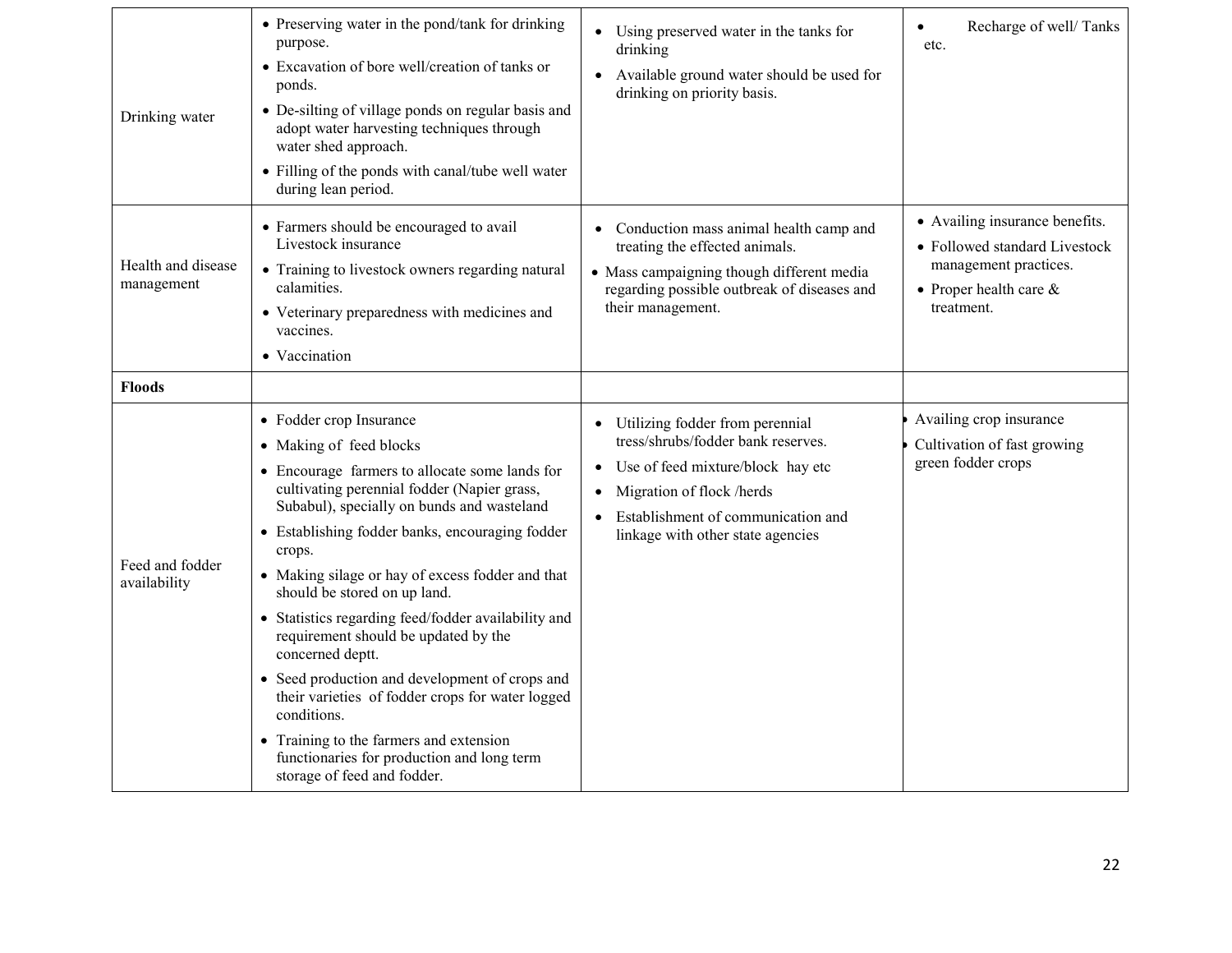| Drinking water                     | • Making suitable provision for safe drinking<br>surface water including excavation of bore<br>well/hand pump (India mark-II) at<br>community level.<br>• Make farmers aware not to use contaminated/<br>flood water for drinking purpose.                                                                                                                                                                | Contaminated flood water should not be<br>used for drinking.                                                                                                                                                                                                                                                                                                                                                                                                                          | Open sources of drinking<br>$\bullet$<br>water (tank/well) should be<br>further treated with<br>potassium per magnate.                                                                                                                           |
|------------------------------------|-----------------------------------------------------------------------------------------------------------------------------------------------------------------------------------------------------------------------------------------------------------------------------------------------------------------------------------------------------------------------------------------------------------|---------------------------------------------------------------------------------------------------------------------------------------------------------------------------------------------------------------------------------------------------------------------------------------------------------------------------------------------------------------------------------------------------------------------------------------------------------------------------------------|--------------------------------------------------------------------------------------------------------------------------------------------------------------------------------------------------------------------------------------------------|
| Health and disease<br>management   | • Live stock Insurance<br>• Training to livestock owners regarding natural<br>calamities.<br>• Veterinary preparedness with medicines and<br>vaccines.<br>• Vaccination<br>٠                                                                                                                                                                                                                              | • Conduction mass animal health camp and<br>treating the effected animals.<br>• Training to livestock owners regarding natural<br>calamities.<br>• Establishment of Co-ordination with other<br>Agencies.<br>• Use of mass media to spread expat advice<br>$\bullet$ .                                                                                                                                                                                                                | Culling sick animals<br>$\bullet$<br>Availing insurance benefits.<br>$\bullet$<br>Culling unproductive<br>$\bullet$<br>livestock<br>Proper disposal of corpse of<br>$\bullet$<br>dead bodies to prevent the<br>spread of contagious<br>diseases. |
| Cyclone                            | <b>NA</b>                                                                                                                                                                                                                                                                                                                                                                                                 | <b>NA</b>                                                                                                                                                                                                                                                                                                                                                                                                                                                                             | <b>NA</b>                                                                                                                                                                                                                                        |
| Heat wave and<br>cold wave         |                                                                                                                                                                                                                                                                                                                                                                                                           |                                                                                                                                                                                                                                                                                                                                                                                                                                                                                       |                                                                                                                                                                                                                                                  |
| Shelter/environmen<br>t management | • Avoid use of GI sheet for roofing in the<br>animal shed<br>• Create adequate sources for additional supply<br>of water to protect the animals from heat<br>waves.<br>• Establishment of modern shelter sheds.<br>• As far as possible grow shade trees such as<br>Neem, Pilkhan, Karanj etc near the animal<br>sheds.<br>• Make provision for adequate no. of<br>fans/coolers /heaters according to the | • Provide the thatches/tarpaulins/rags in the<br>animal sheds to protect against direct entry of<br>hot/cold waves<br>• Provide proper bedding to prevent from cold<br>and proper ventilation to prevent from heat.<br>• Provide drinking water to animal frequently<br>during heat wave<br>• Watch the forecast of weather department.<br>• As for as possible the animal should be<br>allowed to wallow in pounds/ canals/ river or<br>give bath once or twice in a day during heat | Repair and maintenance<br>of additional facilities                                                                                                                                                                                               |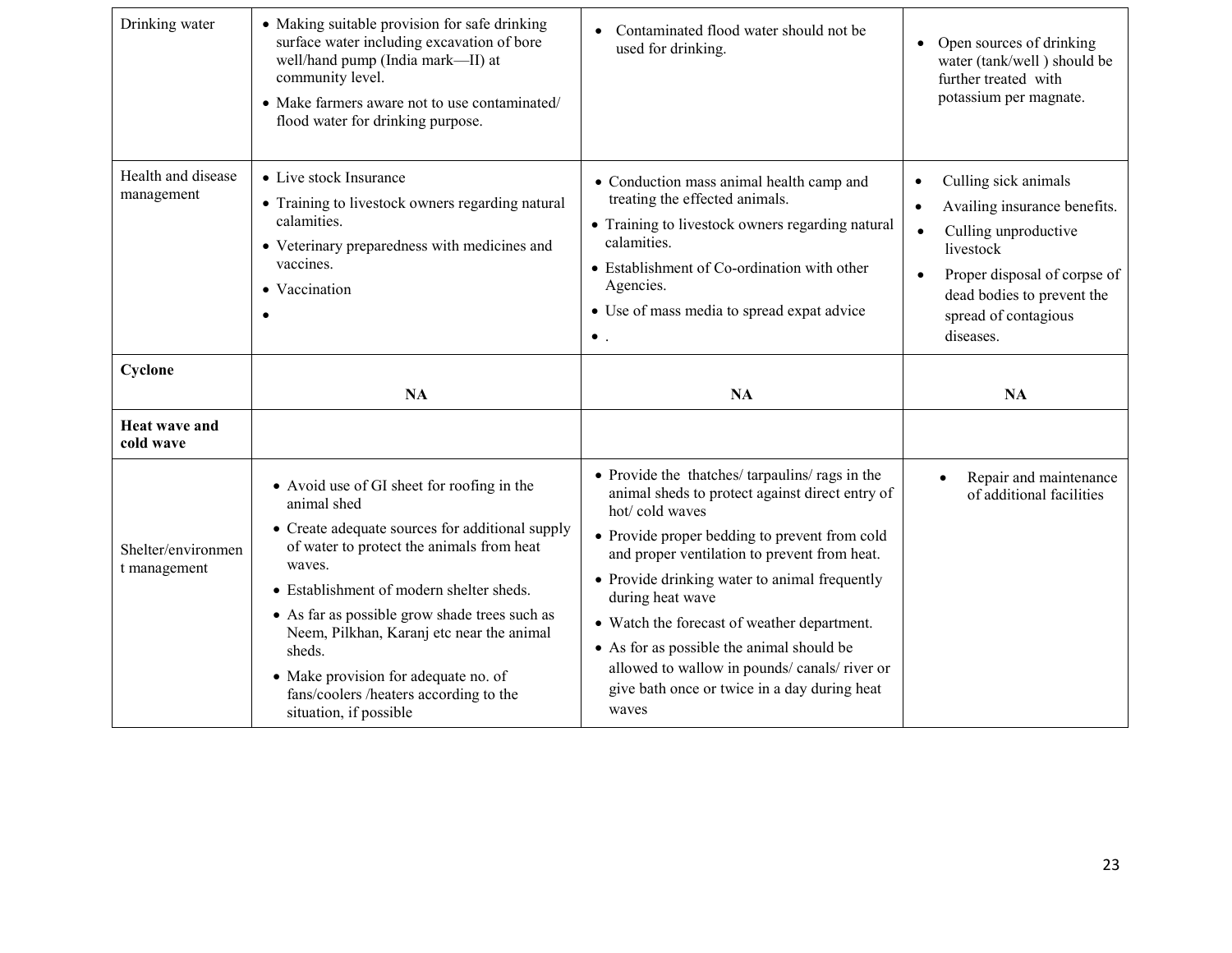| Health and disease<br>management | • Insure the animals<br>• Training to livestock owners/ para-vets<br>regarding preventive measure against extreme<br>weather conditions<br>Veterinary preparedness with medicines and<br>vaccines etc.<br>Vaccination against FMD & Cold | • Organize village level animal health camps<br>• Consult veterinary officer immediately if any<br>adverse symptoms are noticed<br>• Use of ITKs for food supplements | • Proper after care of animals.<br>• Availing insurance benefits.<br>• Proper disposal of corpse of<br>dead bodies to prevent the<br>spread of contagious diseases. |
|----------------------------------|------------------------------------------------------------------------------------------------------------------------------------------------------------------------------------------------------------------------------------------|-----------------------------------------------------------------------------------------------------------------------------------------------------------------------|---------------------------------------------------------------------------------------------------------------------------------------------------------------------|
|----------------------------------|------------------------------------------------------------------------------------------------------------------------------------------------------------------------------------------------------------------------------------------|-----------------------------------------------------------------------------------------------------------------------------------------------------------------------|---------------------------------------------------------------------------------------------------------------------------------------------------------------------|

<sup>s</sup> based on forewarning wherever available

# 2.5.2 Poultry

|                                  |                                                                                                                                                                                                                                                    | <b>Suggested contingency measures</b>                                                                                                                                                                                              |                                                                                       | Convergence/lin<br>kages with<br>ongoing<br>programs, if<br>any |
|----------------------------------|----------------------------------------------------------------------------------------------------------------------------------------------------------------------------------------------------------------------------------------------------|------------------------------------------------------------------------------------------------------------------------------------------------------------------------------------------------------------------------------------|---------------------------------------------------------------------------------------|-----------------------------------------------------------------|
|                                  | Before the event                                                                                                                                                                                                                                   | During the event                                                                                                                                                                                                                   | After the event                                                                       |                                                                 |
| <b>Drought</b>                   |                                                                                                                                                                                                                                                    |                                                                                                                                                                                                                                    |                                                                                       |                                                                 |
| Shortage of feed<br>ingredients  | • Making and storage of feed<br>concentrates<br>• Awareness regarding traditional<br>feed banks.<br>• Feed requirement data should be<br>generated<br>• Prepare the feed requirement data<br>base of poultry farm.<br>• Store the feed ingredients | • Use of feed concentrates/<br>mixture/blocks etc<br>Establishment of<br>communication with other state<br>agencies.<br>Use of locally available feed<br>recourses.<br>Import the feed recourse form<br>$\bullet$<br>other states. | Availing insurance<br>$\bullet$<br>• Increase the no. of feed banks<br>for future use |                                                                 |
| Drinking water                   | • Making extra facility for<br>drinking water.<br>• Repair $&$ maintenance of water<br>resources                                                                                                                                                   | • Frequent supply of drinking water                                                                                                                                                                                                |                                                                                       |                                                                 |
| Health and disease<br>management | • Veterinary preparedness with<br>medicines and vaccines.<br>• Vaccination                                                                                                                                                                         | • Treatment of affected poultry birds                                                                                                                                                                                              | • Culling of flock<br>• Availing insurance benefits<br>• Proper disposal of corpse of |                                                                 |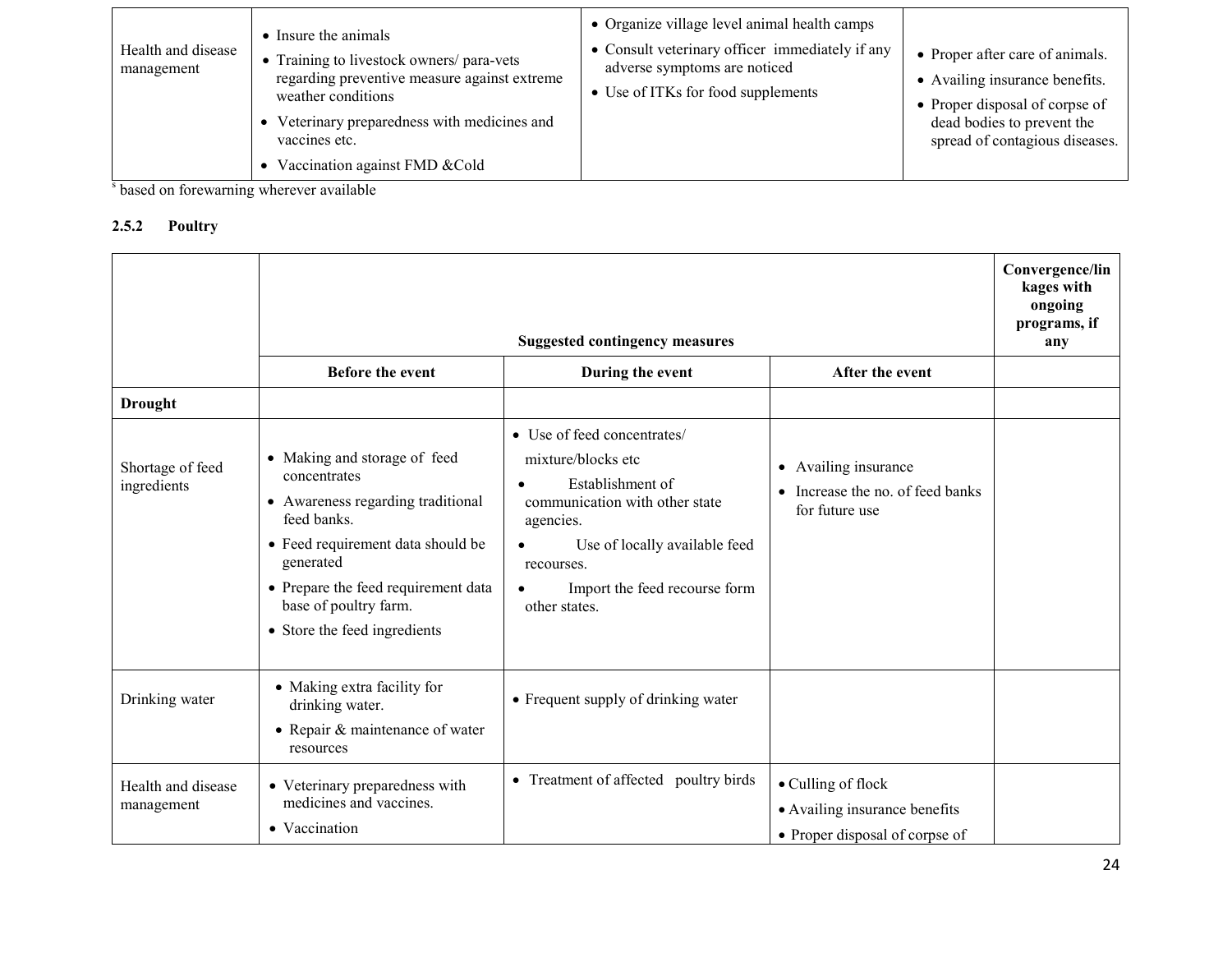|                                  | • Training to poultry<br>Growers regarding natural<br>calamities.                                                           |                                                                                                                                                                        | dead bodies to prevent the<br>pared of contagious diseases                                                                                            |  |
|----------------------------------|-----------------------------------------------------------------------------------------------------------------------------|------------------------------------------------------------------------------------------------------------------------------------------------------------------------|-------------------------------------------------------------------------------------------------------------------------------------------------------|--|
| <b>Floods</b>                    |                                                                                                                             |                                                                                                                                                                        |                                                                                                                                                       |  |
| Shortage of feed<br>ingredients  | • Sufficient quantity of feed<br>ingredients should be stored                                                               | • Use of stored feed in balanced form<br>• Prevent the feed from moisture.                                                                                             | • Cleaning of feed store $\&$<br>repair if any.<br>• Moist feed should be dried<br>&treated as per requirement                                        |  |
|                                  |                                                                                                                             |                                                                                                                                                                        | Repair, maintenance<br>$\bullet$<br>and cleaning of water recourse                                                                                    |  |
| Drinking water                   | • Make provision of ground water<br>for drinking                                                                            | • Use only Ground water obtained<br>from India Mrka II or Tubewell                                                                                                     | Sanitation of open<br>Wells                                                                                                                           |  |
| Health and disease<br>management | • Veterinary preparedness with<br>medicines and vaccines<br>• Vaccination                                                   | • Migration of flock if required<br>• Treatment                                                                                                                        | • Availing insurance benefits.<br>• Culling of unproductive<br>flock                                                                                  |  |
| Cyclone                          | NA                                                                                                                          | NA                                                                                                                                                                     | NA                                                                                                                                                    |  |
| Shortage of feed<br>ingredients  | • Storage and making of feed<br>concentrates<br>• Proper feed requirement data<br>base                                      | Establishment of communication<br>$\bullet$<br>with other state agencies<br>Use of stored feed ingredient<br>$\bullet$<br>Import of feed from other areas<br>$\bullet$ | Repair and maintenance of<br>feed store                                                                                                               |  |
| Drinking water                   | • Make provision of ground water<br>for drinking                                                                            | • Use only Ground water obtained<br>from India Mrka II or Tubewell                                                                                                     | Repair and maintenance of<br>water recourse                                                                                                           |  |
| Health and disease<br>management | • Training to poultry growers<br>regarding natural calamities.<br>• Veterinary preparedness with<br>medicines and vaccines. | Treatment of injured poultry birds.                                                                                                                                    | • Culling of flock<br>• Availing insurance benefits.<br>• Proper disposal of corpse of<br>dead bodies to prevent the<br>pared of contagious diseases. |  |
| Heat wave and cold<br>wave       |                                                                                                                             |                                                                                                                                                                        |                                                                                                                                                       |  |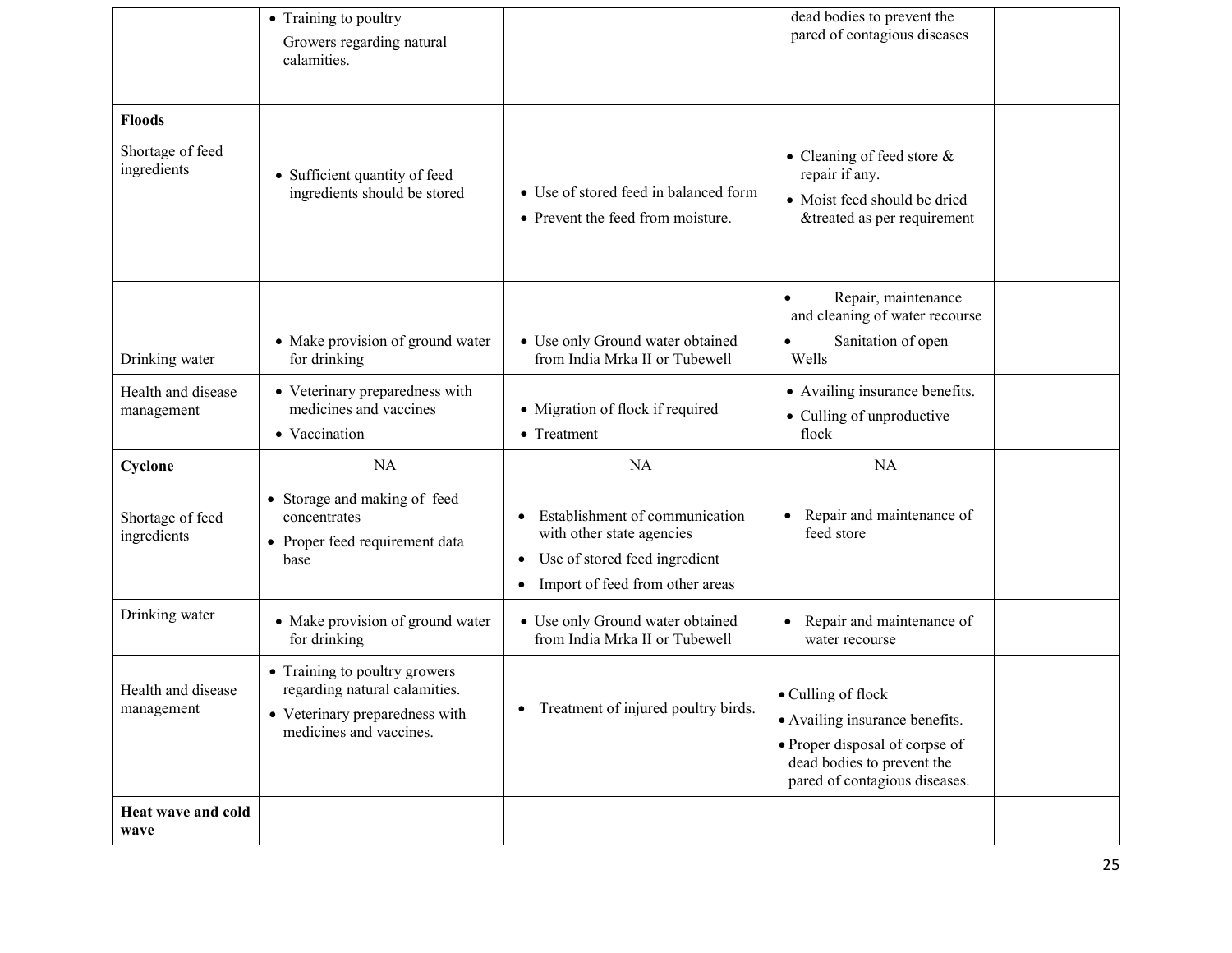| Shelter/environment<br>management | • Making sufficient provision of<br>shelter to protect live stock from<br>heat and cold waves<br>• Establishment of alternate<br>resource for water supply.<br>• Modern shelter sheds. | Keep the birds in appropriate shelter<br>Provide proper bedding to prevent<br>from cold and proper ventilated to<br>prevent from heat<br>Provide drinking water to birds<br>frequently.<br>• Adopted proper management<br>practices.<br>• Watch the fore cast of weather<br>department. | • Making of modern shelter<br>sheds<br>• Increase the plantation of trees                                                                                        |  |
|-----------------------------------|----------------------------------------------------------------------------------------------------------------------------------------------------------------------------------------|-----------------------------------------------------------------------------------------------------------------------------------------------------------------------------------------------------------------------------------------------------------------------------------------|------------------------------------------------------------------------------------------------------------------------------------------------------------------|--|
| Health and disease<br>management  | $\bullet$ Insurance<br>• Veterinary preparedness with<br>medicines and vaccines<br>• Training to poultry growers<br>regarding natural calamities                                       | • Provide proper treatment as per<br>requirement<br>Treatment of injured poultry<br>$\bullet$                                                                                                                                                                                           | • Availing insurance benefits<br>• Culling of unproductive flock<br>• Proper disposal of corpse of<br>dead bodies to prevent the<br>pared of contagious diseases |  |

<sup>a</sup> based on forewarning wherever available

## 2.5.3 Fisheries/ Aquaculture

|                                                                | <b>Suggested contingency measures</b>                                                    |                                                                    |                                                                                                                        |
|----------------------------------------------------------------|------------------------------------------------------------------------------------------|--------------------------------------------------------------------|------------------------------------------------------------------------------------------------------------------------|
|                                                                | <b>Before the event</b>                                                                  | During the event                                                   | After the event                                                                                                        |
| 1) Drought                                                     |                                                                                          |                                                                    |                                                                                                                        |
| A. Capture                                                     |                                                                                          |                                                                    |                                                                                                                        |
| Marine                                                         |                                                                                          |                                                                    |                                                                                                                        |
| Inland                                                         |                                                                                          |                                                                    |                                                                                                                        |
| (i) Shallow water depth due to<br>insufficient rains/inflow    | • Adopt appropriate measures to<br>reduce water seepage or infiltration                  | • Harvest the crop partially                                       | $\bullet$ Re stock                                                                                                     |
| (ii) Changes in water quality                                  | • Regular observation to check the<br>water quality and remove the<br>pollutants if any. | • Add oxy-flow to improve oxygen<br>• Churning of pond water       | • Maintain appropriate level of water<br>if possible<br>• Check the water quality and remove<br>the pollutants if any. |
| (iii) Any other                                                |                                                                                          |                                                                    |                                                                                                                        |
| B. Aquaculture                                                 |                                                                                          |                                                                    |                                                                                                                        |
| (i) Shallow water in ponds due to<br>insufficient rains/inflow | • Adopt appropriate measures to<br>reduce water seepage or infiltration                  | • Ensure the Oxygen availability<br>into ponds for the survival of | • Maintain appropriate level of water<br>in ponds                                                                      |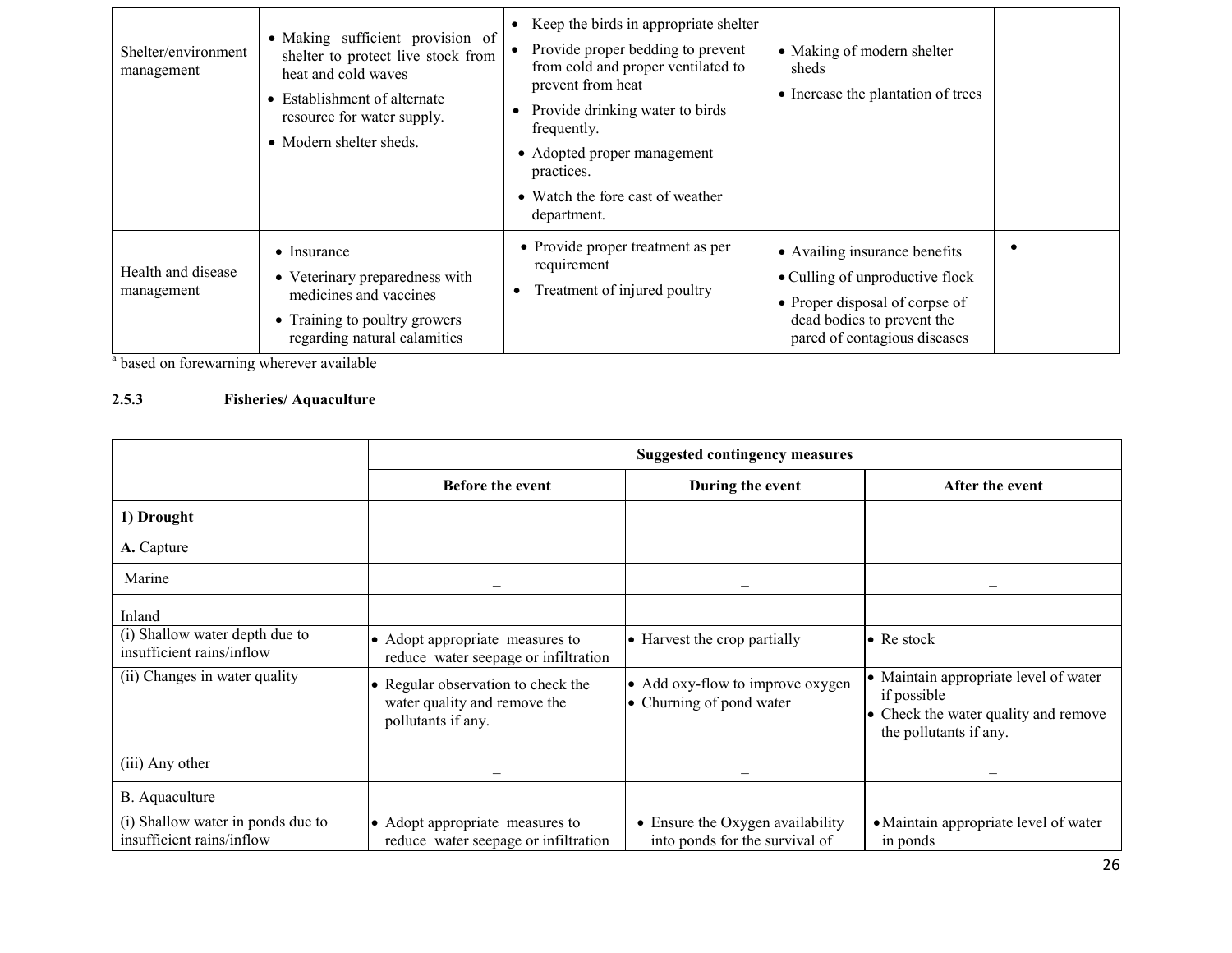| (ii) Impact of salt load build up in<br>ponds / change in water quality | from ponds<br>• Avoid any kinds of water pollution<br>and maintain water pH<br>• Add some fresh water from other<br>source like cannel etc | fish<br>• Avoid any kind of water<br>pollution<br>• Add oxy-flow to improve<br>oxygen into ponds.<br>• Churning of pond water<br>• Add oxy-flow to improve<br>oxygen into ponds.<br>• Churning of pond water<br>• Add fresh water into pond for<br>life saving and to reduce salt<br>load | • Check the water quality and remove<br>the pollutants if any.<br>• Add fresh water into pond for life<br>saving and to reduce salt load<br>· Maintain appropriate level of<br>water in ponds<br>• Check the water quality and<br>remove the pollutants if any. |
|-------------------------------------------------------------------------|--------------------------------------------------------------------------------------------------------------------------------------------|-------------------------------------------------------------------------------------------------------------------------------------------------------------------------------------------------------------------------------------------------------------------------------------------|-----------------------------------------------------------------------------------------------------------------------------------------------------------------------------------------------------------------------------------------------------------------|
| (iii) Any other                                                         |                                                                                                                                            |                                                                                                                                                                                                                                                                                           |                                                                                                                                                                                                                                                                 |
| 2) Floods                                                               |                                                                                                                                            |                                                                                                                                                                                                                                                                                           |                                                                                                                                                                                                                                                                 |
| A. Capture                                                              |                                                                                                                                            |                                                                                                                                                                                                                                                                                           |                                                                                                                                                                                                                                                                 |
| Marine                                                                  | $\overline{a}$                                                                                                                             | $\sim$                                                                                                                                                                                                                                                                                    | $\overline{\phantom{a}}$                                                                                                                                                                                                                                        |
| Inland                                                                  |                                                                                                                                            |                                                                                                                                                                                                                                                                                           |                                                                                                                                                                                                                                                                 |
| (i) No. of boats / nets/damaged                                         | • Boats, nets etc should be taken out<br>from water bodies                                                                                 | • Close supervision of flood<br>condition                                                                                                                                                                                                                                                 | • Damaged boat or nets should be<br>repaired                                                                                                                                                                                                                    |
| (ii) No. of houses damaged                                              |                                                                                                                                            |                                                                                                                                                                                                                                                                                           | • Repair the damaged house.                                                                                                                                                                                                                                     |
|                                                                         |                                                                                                                                            |                                                                                                                                                                                                                                                                                           | • Sanitation and proper disposal of<br>corpse                                                                                                                                                                                                                   |
| (iii) Loss of stock                                                     |                                                                                                                                            |                                                                                                                                                                                                                                                                                           |                                                                                                                                                                                                                                                                 |
| (iv) Changes in water quality                                           | • Increase the hight of bunds.                                                                                                             |                                                                                                                                                                                                                                                                                           |                                                                                                                                                                                                                                                                 |
| (v) Health and diseases                                                 | $\sim$                                                                                                                                     | • Treatment if possible                                                                                                                                                                                                                                                                   | $\overline{a}$                                                                                                                                                                                                                                                  |
| <b>B.</b> Aquaculture                                                   |                                                                                                                                            |                                                                                                                                                                                                                                                                                           |                                                                                                                                                                                                                                                                 |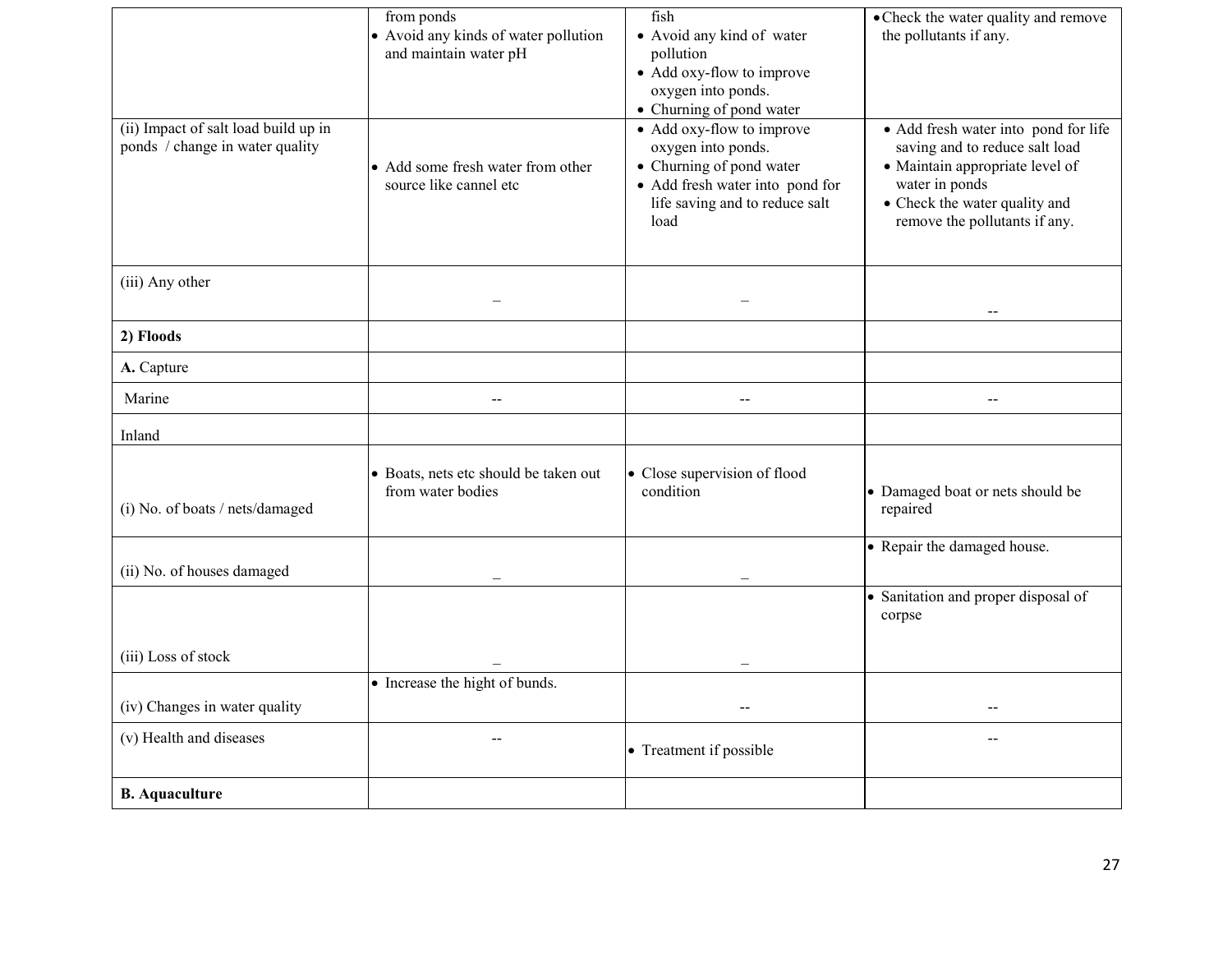| Inundation with flood water<br>(i)                            | • Repair the bunds to prevent the<br>inflow of water<br>• If inflow water is not polluted<br>then place the net at inlet and<br>outlet<br>Raise the height of bunds<br>$\bullet$<br>Plan a proper drainage system at<br>$\bullet$<br>farm<br>• Plantation of soil binding plants<br>at bund | • Avoid inflow of flood water<br>from outside.<br>• If inflow water is not polluted<br>that can be permitted to flow<br>through net placed at inlet and<br>outlet of pond.<br>• Fencing of net required in case<br>of overflow to avoid the<br>migration of fish | • Repair the damaged bunds<br>• Check water quality<br>• Change the water if it is polluted                         |
|---------------------------------------------------------------|---------------------------------------------------------------------------------------------------------------------------------------------------------------------------------------------------------------------------------------------------------------------------------------------|------------------------------------------------------------------------------------------------------------------------------------------------------------------------------------------------------------------------------------------------------------------|---------------------------------------------------------------------------------------------------------------------|
| (ii) Water contamination and<br>changes in water quality      | • Liming $@300$ kg/ha                                                                                                                                                                                                                                                                       | • Stop inflow of contaminated<br>water                                                                                                                                                                                                                           | · Maintain appropriate level of<br>water in ponds<br>• Check the water quality and<br>remove the pollutants if any. |
| (iii) Health and diseases                                     | • Liming $@300$ kg/ha<br>• Vaccination                                                                                                                                                                                                                                                      | • Diagnostic measures and provide<br>appropriate medicines                                                                                                                                                                                                       | • Liming and medication as per<br>requirement<br>• Use Cifex to control ulcerative<br>syndromes                     |
| (iv) Loss of stock and inputs (feed,<br>chemicals etc)<br>(v) | • Marketable stock should be sold                                                                                                                                                                                                                                                           | • Immediately remove the dead<br>fishes from ponds and do<br>sanitation                                                                                                                                                                                          | • After sanitation add new stock                                                                                    |
| (v) Infrastructure damage (pumps,<br>aerators, huts etc)      | • Damageable infrastructures should<br>be secured                                                                                                                                                                                                                                           | • Do not supply Electricity in<br>flood éd area                                                                                                                                                                                                                  | • Repaire and service the damage<br>infrastructure                                                                  |
| (vi) Any other                                                |                                                                                                                                                                                                                                                                                             |                                                                                                                                                                                                                                                                  |                                                                                                                     |
| 3. Cyclone / Tsunami                                          | NA                                                                                                                                                                                                                                                                                          | <b>NA</b>                                                                                                                                                                                                                                                        | NA                                                                                                                  |
| 4. Heat wave and cold wave                                    |                                                                                                                                                                                                                                                                                             |                                                                                                                                                                                                                                                                  |                                                                                                                     |
| A. Capture                                                    |                                                                                                                                                                                                                                                                                             |                                                                                                                                                                                                                                                                  |                                                                                                                     |
| Marine                                                        | $-$                                                                                                                                                                                                                                                                                         | $-$                                                                                                                                                                                                                                                              | --                                                                                                                  |
| Inland                                                        |                                                                                                                                                                                                                                                                                             |                                                                                                                                                                                                                                                                  |                                                                                                                     |
| <b>B</b> . Aquaculture                                        |                                                                                                                                                                                                                                                                                             |                                                                                                                                                                                                                                                                  |                                                                                                                     |